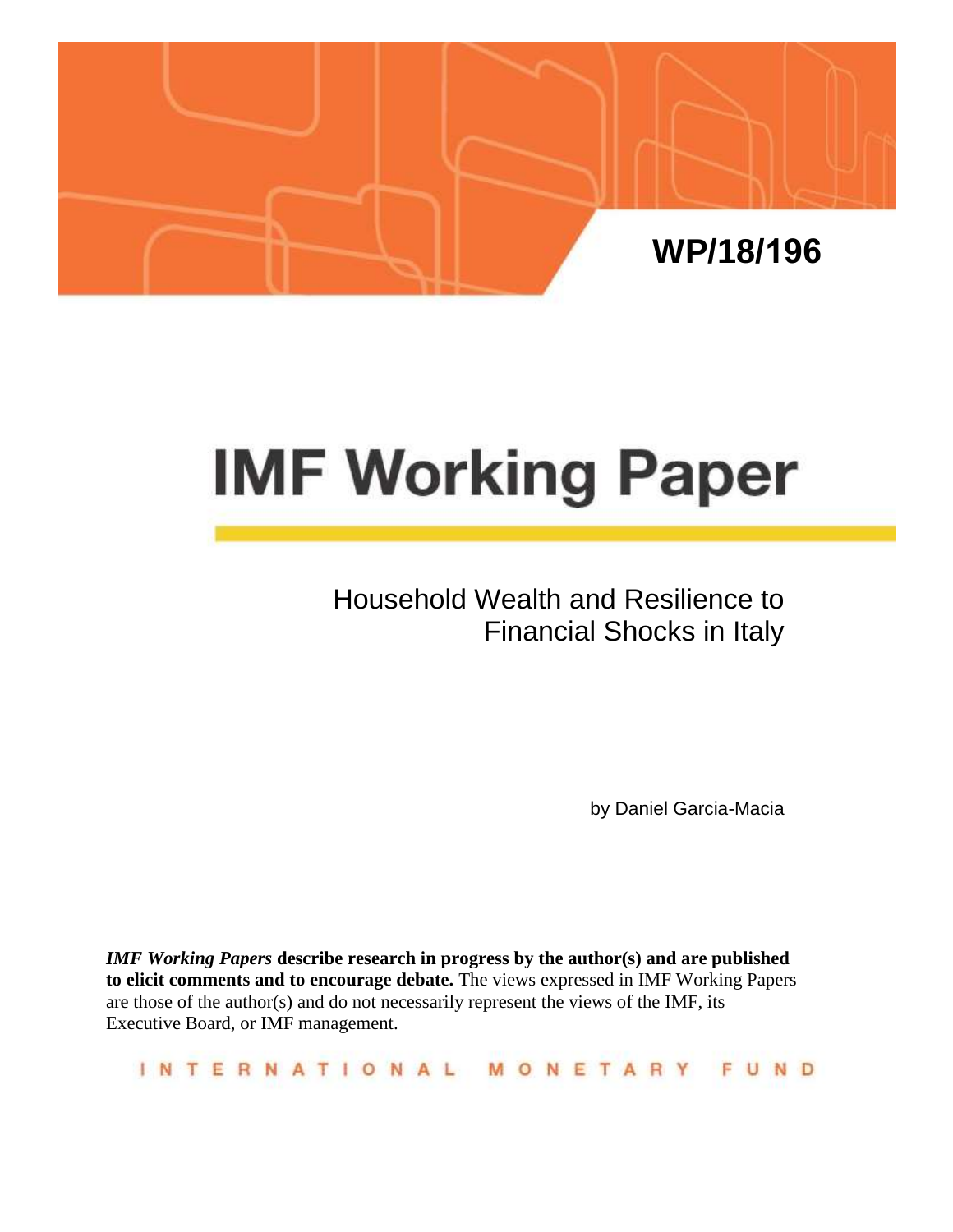# **IMF Working Paper**

#### European Department

#### **Household Wealth and Resilience to Financial Shocks in Italy<sup>1</sup>**

#### **Prepared by Daniel Garcia-Macia**

Authorized for distribution by Rishi Goyal

August 2018

*IMF Working Papers* **describe research in progress by the author(s) and are published to elicit comments and to encourage debate.** The views expressed in IMF Working Papers are those of the author(s) and do not necessarily represent the views of the IMF, its Executive Board, or IMF management.

#### **Abstract**

High household wealth is often cited as a key source of strength and resilience of the Italian economy. This paper documents the changes in the Italian household sector's financial wealth over the past two decades, by constructing the matrix of bilateral financial sectoral exposures. Both in absolute terms and relative to income, the Italian household sector is wealthier than most euro area peers. A sizable fraction of this wealth is held by the rich and upper middle classes, with a notable capacity to absorb shocks. Households have become increasingly exposed to the financial sector, which in turn is exposed to the highly indebted real and government sectors. The paper then simulates different financial shocks to gauge the ability of different sectors to absorb losses. Simple illustrative calculations are presented for a fall in the value of government bonds as well as for bank bail-ins versus bailouts.

JEL Classification Numbers: G11, G32, G33

Keywords: financial linkages, flow of funds, balance sheet analysis, bail-in, bailout.

Author's E-Mail Address: [dgarciamacia@imf.org](mailto:dgarciamacia@imf.org)

<sup>&</sup>lt;sup>1</sup> This paper benefited from comments by Majid Bazarbash, Nazim Belhocine, Rishi Goyal, Alvar Kangur, Valentina Michelangeli, Diarmuid Murphy, Mahmood Pradhan, Mehdi Raissi, Concetta Rondinelli, Miguel Segoviano, and other colleagues at seminars at the Bank of Italy and the IMF. David Velazquez-Romero provided research assistance.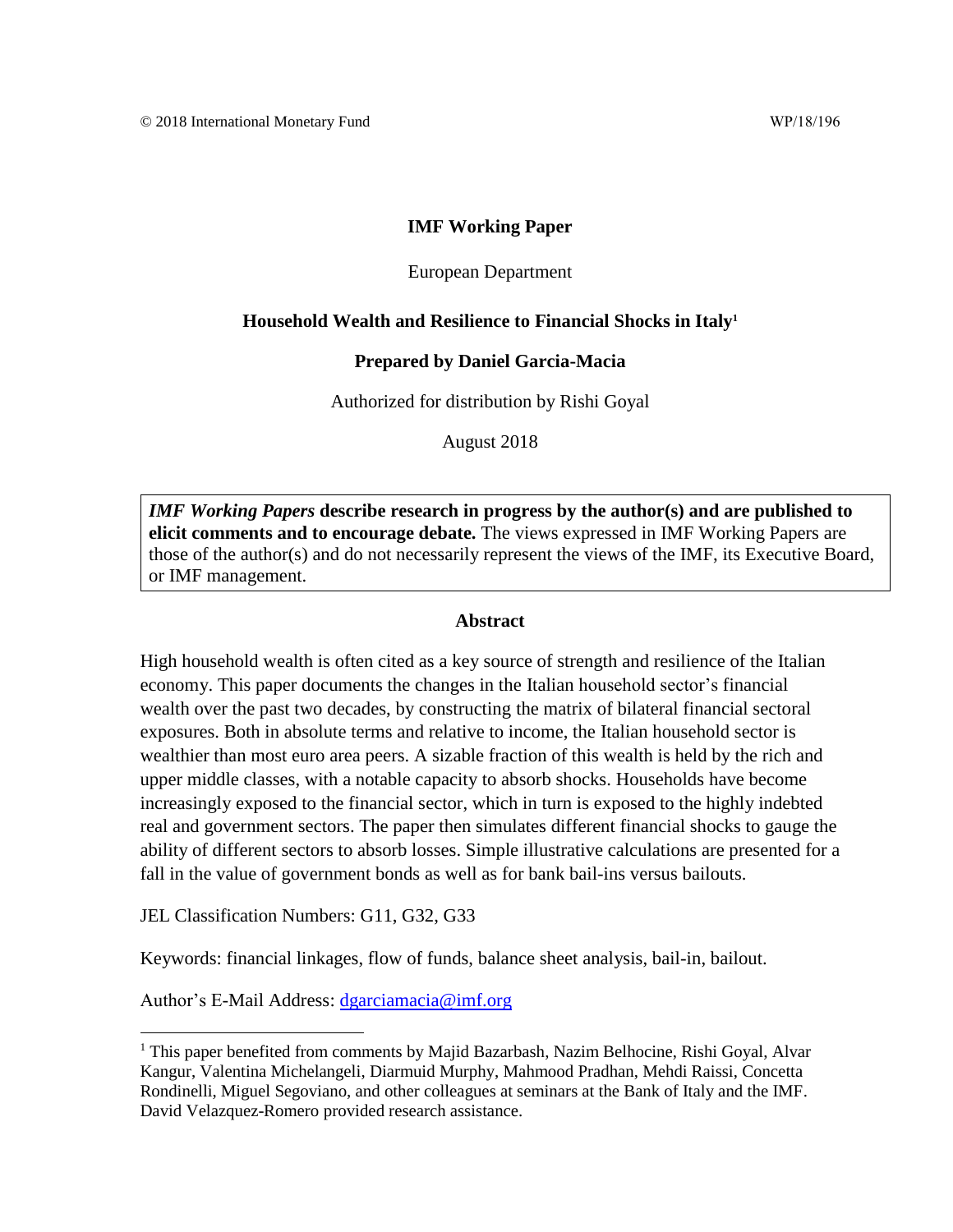# **TABLE OF CONTENTS**

| <b>CONTENTS</b>                                                                     | <b>PAGE</b>      |
|-------------------------------------------------------------------------------------|------------------|
|                                                                                     | $\mathbf{2}$     |
|                                                                                     | $\boldsymbol{4}$ |
|                                                                                     | $\overline{7}$   |
|                                                                                     |                  |
|                                                                                     |                  |
|                                                                                     |                  |
|                                                                                     |                  |
| VII. CONCLUSION                                                                     | <b>18</b>        |
|                                                                                     | 19               |
| <b>FIGURES</b>                                                                      |                  |
| 1. Average Net Household Wealth by Decile, 2014 _________________________________4  |                  |
|                                                                                     |                  |
| 4. Distribution of Household Assets by Household Wealth, 2016:Q4 ________________16 |                  |
| 5. Household Financial Asset Portfolio by Wealth, 2016:Q4________________________16 |                  |
| <b>TABLES</b>                                                                       |                  |
| $\overline{7}$                                                                      |                  |
|                                                                                     |                  |
| 3. Sectoral Financial Asset Exposures, 2017:Q3 ___________________________________9 |                  |
| 5. Impact of a Bank Bail-in 13                                                      |                  |
|                                                                                     |                  |
| 7. Impact of Bank Shocks, Recapitalized Banks Counterfactual ____________________15 |                  |
| 8. Impact of Financial Shocks by Household Wealth Decile 17                         |                  |
| <b>APPENDICES</b>                                                                   |                  |
| I. Identification of Sectoral Linkages in the Data _____________________________    | 20               |
|                                                                                     | 21<br>23         |
|                                                                                     |                  |
|                                                                                     |                  |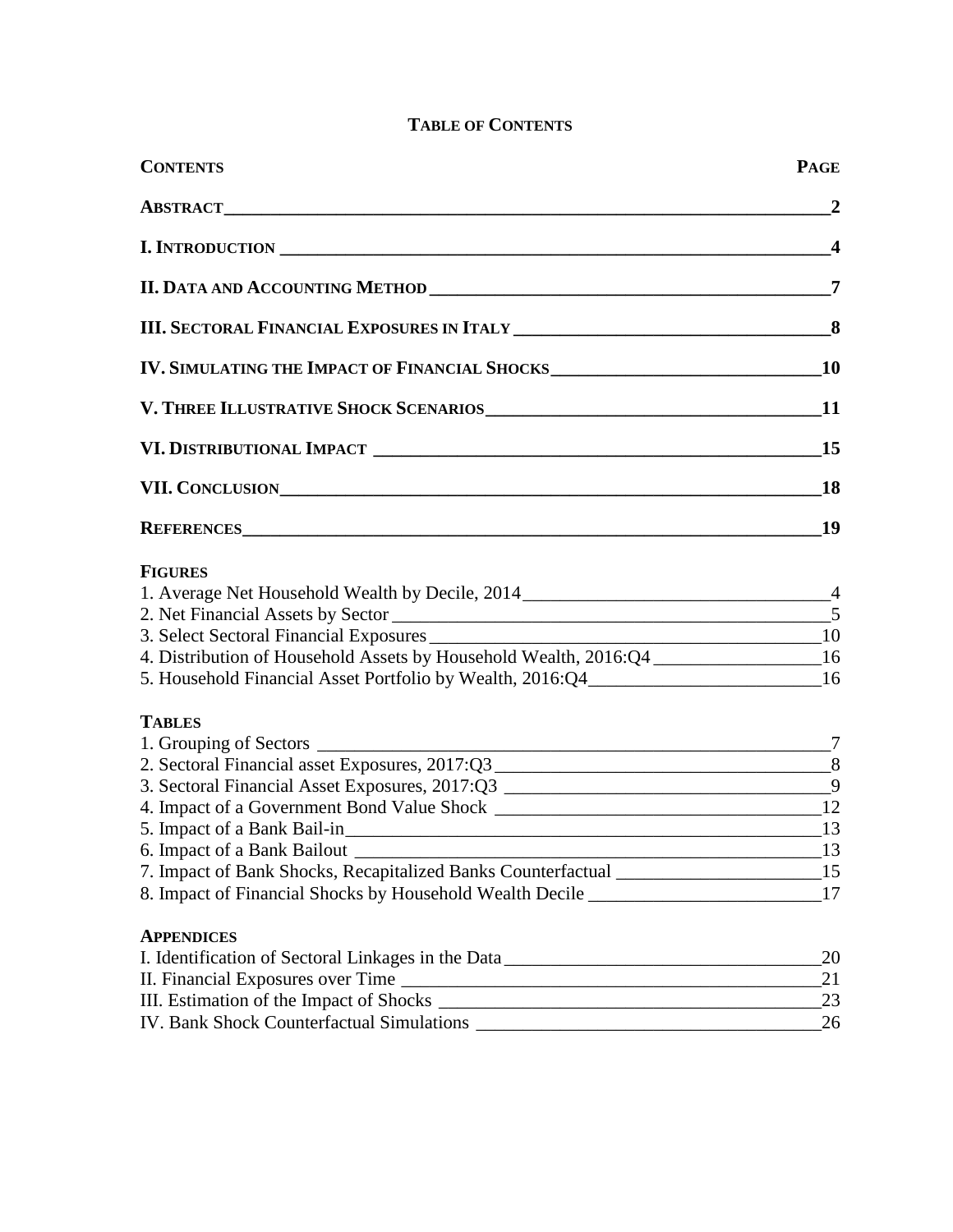# **I. INTRODUCTION**

**Italian household wealth is high by international standards.** Total net household wealth at end-2013 was estimated at over  $\epsilon$ 9 trillion, or 5½ times GDP. Average wealth per household exceeds  $\epsilon$ 350,000 and per capita is about  $\epsilon$ 150,000 (Bank of Italy, 2014). As a percent of disposable income, it is higher than in several euro area peers, such as Austria, Finland, France, Germany and Luxembourg, although it is below those of Belgium and the Netherlands. The middle and upper segments of the distribution are particularly wealthy compared to the euro area average, both as a share of income and in absolute terms (Figure 1). Real assets—principally dwellings—constitute almost two thirds of total net wealth, while the rest are financial assets—mostly cash and deposits, shares, and insurance reserves.



**High net wealth of the household sector contrasts with balance sheet weaknesses of other sectors.** Sectoral net financial positions in Italy display much larger imbalances than the Euro Area aggregate (Figure 2). Households stand out for their large positive balances, but the government features very negative financial wealth. The position of non-financial corporations is also very negative, but more in line with the Euro Area aggregate. Although real net household wealth has declined since the onset of the Global Financial Crisis (GFC), sectoral imbalances have tended to widen.

**While high household net wealth or savings are a key strength of the Italian economy, negative financial wealth positions in other sectors could signal financial vulnerabilities.** As a general matter, deeply indebted sectors can hit financial constraints and be a source of contagion to other sectors. Indeed, the literature on sectoral fund flows has long emphasized the financial non-neutrality of sectoral limits (e.g., Poterba (1987) documents the lack of a "corporate veil"). Understanding the transmission of shocks across sectors and their ultimate impact on households requires information about the nature of inter-sectoral bilateral financial linkages. Shocks to the value of a given instrument issued by a given sector transmit to other sectors via direct asset exposures and via equity interlinkages. For example, a fall in the value of corporate debt can directly affect financial institutions holding that debt, and in turn transmit to households with claims on financial institutions.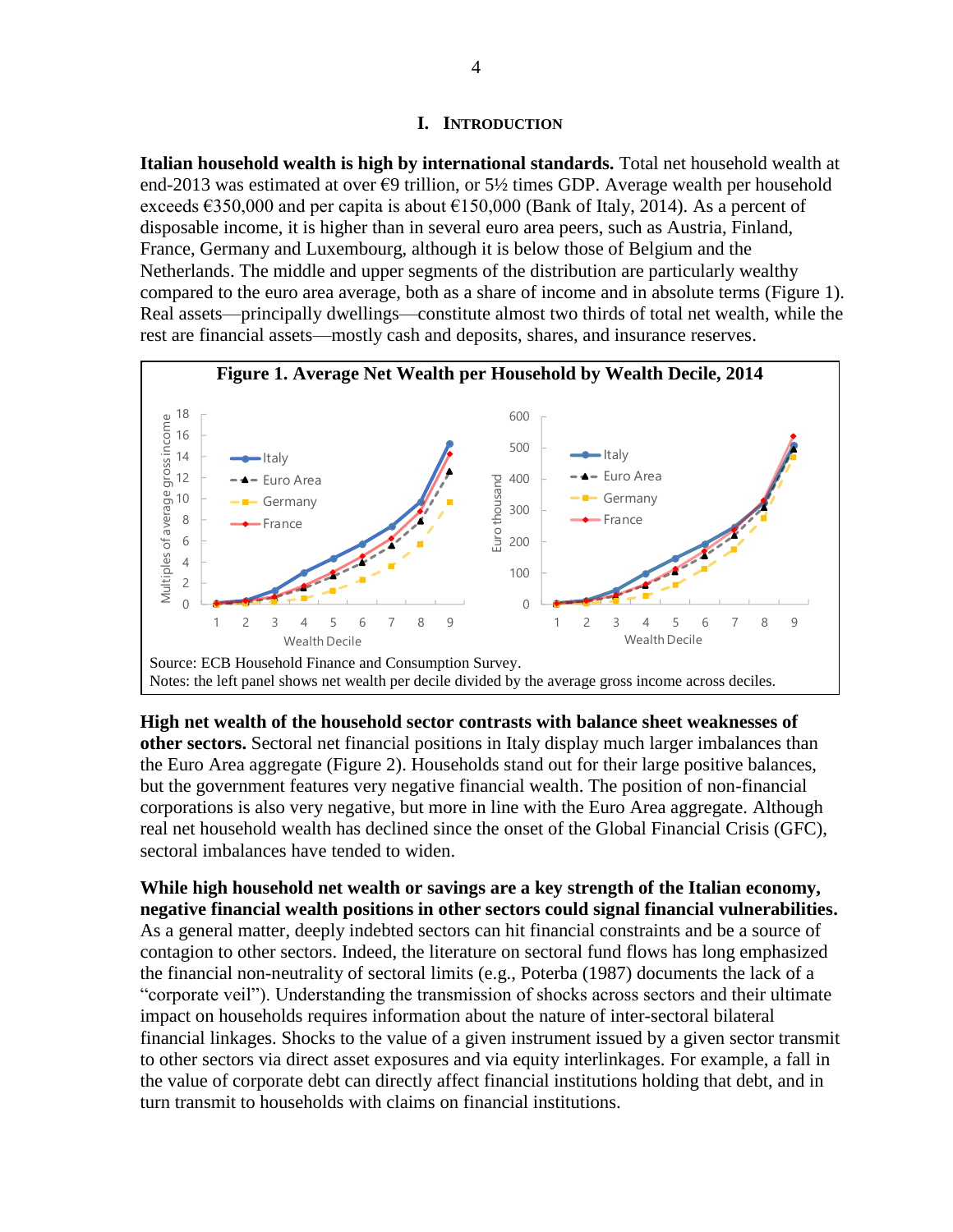

**This paper constructs the matrix of bilateral financial sectoral exposures and simulates the impact of a series of illustrative financial shocks.** Instrument-level inter-sectoral financial positions are inferred from the Bank of Italy's flow-of-funds data. The information on financial exposures is used illustratively to infer the impact across sectors of a fall in the value of government bonds, a bank bail-in, and a bank bailout. Household wealth survey data allow to pin down the impact of shocks across the wealth distribution.

# **In brief, the key findings are as follows:**

- Since 1995, household wealth has increasingly been in insurance and pension fund assets and the rest of the world. Households' direct exposure to the government has declined, although it is now intermediated by financial institutions. Government liabilities have been increasingly funded by the rest of the world and financial institutions, with an important contribution from the Bank of Italy in recent years, reflecting the ECB's quantitative easing. Since the GFC, non-financial corporate balance sheets have shrunk, especially due to households withdrawing their investments. International financial diversification has slowed down.
- Financial wealth, and in particular risky assets, are concentrated at the upper end of the distribution. According to the Survey on Household Income and Wealth of the Bank of Italy, the top two household wealth deciles accumulate more than two thirds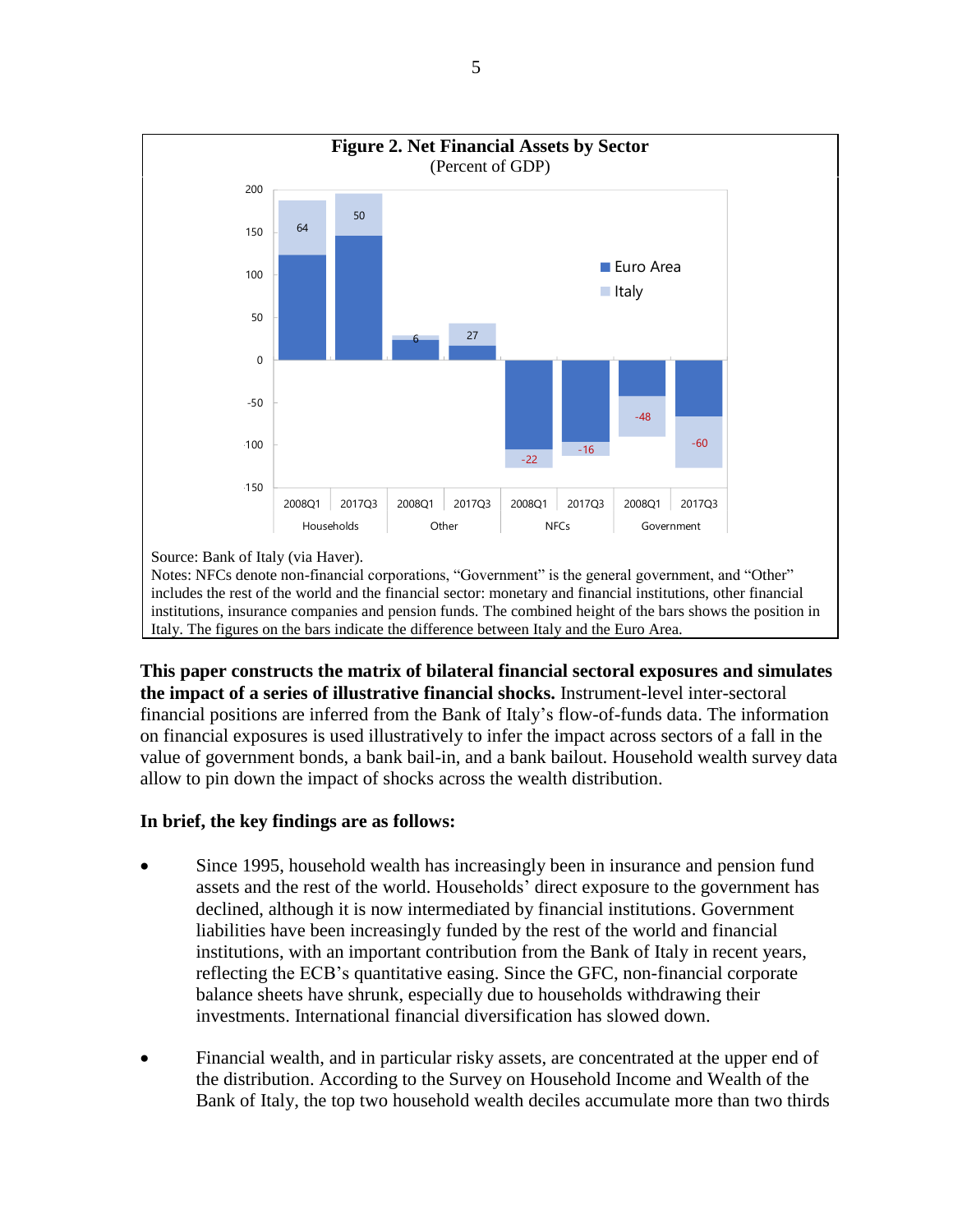of financial wealth, and an even larger proportion of equity and non-secured debt. Less wealthy households own almost all their financial wealth in the form of insured bank deposits.

- A fall in the value of government bonds directly affects the financial sector and indirectly households. The Bank of Italy, private monetary financial institutions (MFIs), insurance and pension funds, and the rest of the world bear sizable balance sheet losses. However, as private financial institutions are ultimately owned by other sectors, primarily domestic and foreign households, these households—especially at the upper end of the wealth distribution—bear the brunt of the losses. Given the healthy financial position of households, together with the concentration of financial assets in wealthy households, the real impact of the shock should be manageable.
- A bank bail-in is more successful than a bailout in transmitting part of the shock to the rest of the world. In a bail-in scenario, the burden of bank debt restructuring is shared by domestic and foreign households, as those are the ultimate holders of MFI equity and bonds. Here too, the burden falls mostly on the top wealth deciles.
- However, in a bailout, the government would transfer resources to the wealthiest households and to the rest of the world. After a bailout, the top decile is less affected as a share of its financial wealth than the upper-middle range of the wealth distribution. From a simple arithmetic consideration, bailout interventions add to public debt, in turn imposing costs via taxes on labor income (that fall more evenly across the distribution than the wealth effects). Their countercyclical implications too are weak—as wealthier households have a lower marginal propensity to consume. These costs need to be balanced against other considerations for bailouts, including financial stability. Recapitalizing banks could help alleviate the need for, and cost of, a bailout.

**Through this simple accounting exercise based on balance sheet exposures, the paper makes transparent some of the tradeoffs involved in the absorption of financial shocks.**  The exercise abstracts from the real effects of shocks, potential correlation across asset prices—other than equity values—portfolio reallocation in response to shocks, contagion across individual banks, or adjustment dynamics. In that regard, it is partial, as are other analyses in this literature as noted below. Policy decisions, particularly regarding bail-ins and bailouts, must take a comprehensive view and consider all transmission channels. Yet, the balance-sheet analysis is sufficient to unambiguously show that the Italian household sector, and particularly households at the upper end of the distribution, have ample capacity to absorb plausible financial shocks. Government intervention aimed at mitigating this absorption would be fiscally costly and ultimately of a regressive nature.

**The literature has explored sectoral financial linkages in various contexts.** Doepke and Schneider (2006) study the financial impact of inflation shocks across US sectors and over the income distribution. Castrén and Kavonius (2009) construct the financial exposures matrix for the Euro Area with a similar method as this paper. Heipertz et al. (2017) estimate sectoral valuation linkages with security-level French data. Koijen et al. (2018) focus on the impact of QE by the ECB on sectoral portfolios. Cortes et al. (2018) develop a method to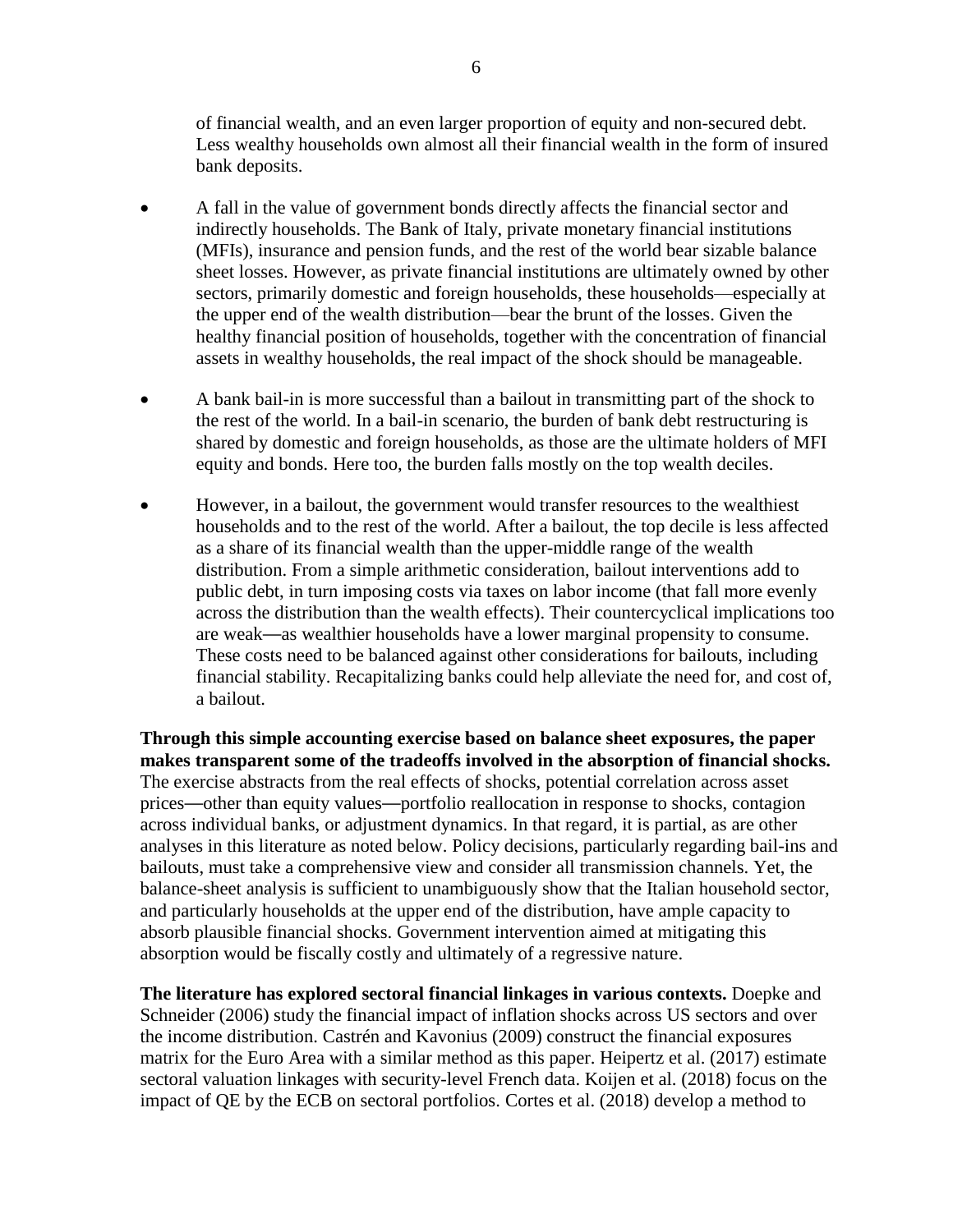estimate contagion across sectors within the financial system. IMF (2015) reviews the use of balance sheet analysis at the Fund.

**This paper contributes to the literature by estimating the direct, indirect, and distributional impact of specific valuation shocks.** Castrén and Kavonius (2009) use data with coarser sectoral information. More importantly, they only consider a (small) finite number of equity impact rounds, while this paper simulates the full equity impact. Estimating the full equity impact is necessary given sizable bi-directional equity holdings between sectors. It is also crucial when calculating distributional effects, as wealthier households invest disprorportionately more in equity than in bonds. Heipertz et al. (2017) have access to more disaggregated data, but they do not focus on bank restructuring scenarios.<sup>2</sup>

# **II. DATA AND ACCOUNTING METHOD**

**Flow-of-funds data provide information on sectoral financial exposures.** The Bank of Italy publishes quarterly flow-of-funds data (sourced via Haver) covering the period 1995:Q1–2017:Q3. This dataset contains information, for each economic sector, on the stock positions in different financial instruments (assets and liabilities). The classification follows the European System of Accounts (2010). Table 1 lists the disaggregation of sectors in the data, as well as the simplified grouping applied in this paper.

| <b>Table 1. Grouping of Sectors</b>                               |            |
|-------------------------------------------------------------------|------------|
| Original sectors in the data                                      | Coding     |
| <b>Nonfinancial Corporations</b>                                  | <b>NFC</b> |
| <b>Monetary Financial Institutions Excluding Central Bank</b>     | <b>MFI</b> |
| Bank of Italy                                                     | <b>BOI</b> |
| Other Financial Intermediaries Excluding non-MMF Investment Funds |            |
| Non-MMF Investment Funds                                          | OFI        |
| <b>Financial Auxiliaries</b>                                      |            |
| Insurance Companies                                               | <b>INP</b> |
| <b>Pension Funds</b>                                              |            |
| Central Government                                                |            |
| <b>Local Government</b>                                           | GOV        |
| Social Security Funds                                             |            |
| Households and Nonprofit Institutions Serving Households          | <b>HH</b>  |
| Rest of the World                                                 | RoW        |

#### **The data are used to construct a matrix of cross-sectoral bilateral financial exposures.**

A given entry (i,j) in the matrix contains the financial asset holdings of sector i invested in sector j, or equivalently the liabilities of sector j with respect to sector i. Appendix I describes the steps and necessary assumptions to infer sectoral exposures from the Italian flow-offunds data. The dataset only includes financial assets. A sector can have a non-zero net

 $\overline{a}$ 

 $2$  Hüser et al. (2017) study the implications of a bail-in for different types of creditors of the largest euro area banks. Gourinchas et al. (2017) model wealth transfers among monetary union members in a bailout.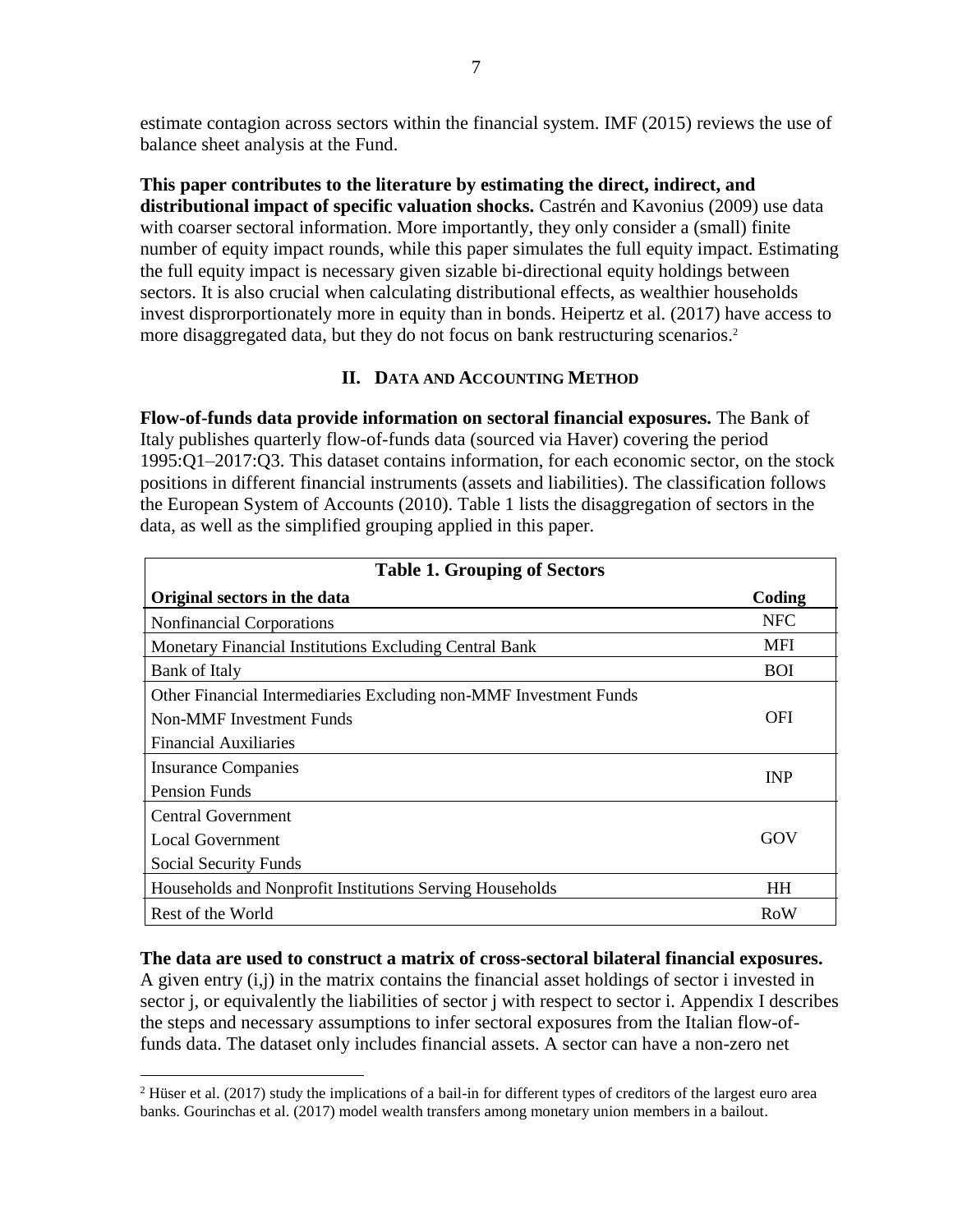financial asset balance, which should be matched by an opposite net balance of real assets or by own-sector net worth (in the case of BOI, GOV, HH and RoW).

**Survey data allow to zoom into household financial exposures as a function of household wealth.** The Bank of Italy's Survey on Household Income and Wealth (2016) contains financial information (and sample weights) for a representative sample of about 7,000 households. These data are used to calculate the distribution of stock positions and the impact of financial shocks across household wealth deciles. The ECB's Household Finance and Consumption Survey (2014) allows to compare against the distribution in other euro area economies.

# **III. SECTORAL FINANCIAL EXPOSURES IN ITALY**

**Table 2 is the matrix of sectoral financial exposures in Italy in 2017:Q3, expressed as a percent of GDP.** For example, non-financial corporates (NFC) own financial assets of monetary financial institutions (MFI) worth 14 percent of GDP, and equivalently MFIs have financial liabilities of 14 percent of GDP with respect to NFCs. The rightmost column shows the net financial asset (NFA) position of each sector, equal to total assets minus total liabilities.<sup>3</sup>

|                                    |                |     |                |            | (Percent of GDP) |     |                | Table 2. Sectoral Financial asset Exposures, 2017:Q3 |          |            |
|------------------------------------|----------------|-----|----------------|------------|------------------|-----|----------------|------------------------------------------------------|----------|------------|
|                                    | <b>NFC</b>     | MFI | <b>BOI</b>     | <b>OFI</b> | <b>INP</b>       | GOV | HH             | <b>RoW</b>                                           | Tot. As. | <b>NFA</b> |
| <b>NFC</b>                         |                | 14  | 7              |            | $\overline{2}$   | 6   | 5              | 27                                                   | 61       | $-112$     |
| <b>MFI</b>                         | 54             |     | 5              | 13         | 1                | 37  | 37             | 23                                                   | 170      | $\bf{0}$   |
| <b>BOI</b>                         | $\theta$       | 16  |                | $\theta$   | $\theta$         | 22  | $\theta$       | 13                                                   | 53       | 6          |
| <b>OFI</b>                         | 11             | 18  | $\overline{2}$ |            | $\theta$         | 8   | $\overline{4}$ | 26                                                   | 69       | 27         |
| <b>INP</b>                         | $\overline{4}$ | 3   |                | 3          |                  | 20  | $\Omega$       | 25                                                   | 55       | $-2$       |
| GOV                                | 11             | 5   |                | 4          |                  |     | 4              | 4                                                    | 30       | $-124$     |
| <b>HH</b>                          | 54             | 64  | 19             | 16         | 50               | 14  |                | 30                                                   | 247      | 196        |
| RoW                                | 39             | 50  | 12             | 6          | 3                | 47  |                |                                                      | 157      | 8          |
| Tot. Liab.                         | 174            | 170 | 47             | 42         | 56               | 154 | 51             | 149                                                  | 843      |            |
| Source: Bank of Italy (via Haver). |                |     |                |            |                  |     |                |                                                      |          |            |

Notes: Rows indicate the creditor sector and columns indicate the debtor sector. Rows sum to total assets and columns to total liabilities. NFA: net financial assets.

**The distribution of sectoral financial linkages is highly non-uniform.** Table 2 shows that NFCs have a very negative NFA position, with liabilities mainly to MFIs and households. The mirror image is the extremely positive NFA of households, with assets predominantly in MFIs, NFCs and insurance and pension funds (in this order). The government is very indebted, mostly owing to the financial sector and the rest of the world. The Bank of Italy is an important creditor of the government, reflecting the Eurosystem's implementation of QE via its local branch. However, the public sector also holds a significant amount of assets in

 $\overline{a}$ 

<sup>&</sup>lt;sup>3</sup> Summing up all sectors, total financial assets equal total financial liabilities, i.e., the system is closed, as it includes the position of the rest of the world vis-à-vis Italy.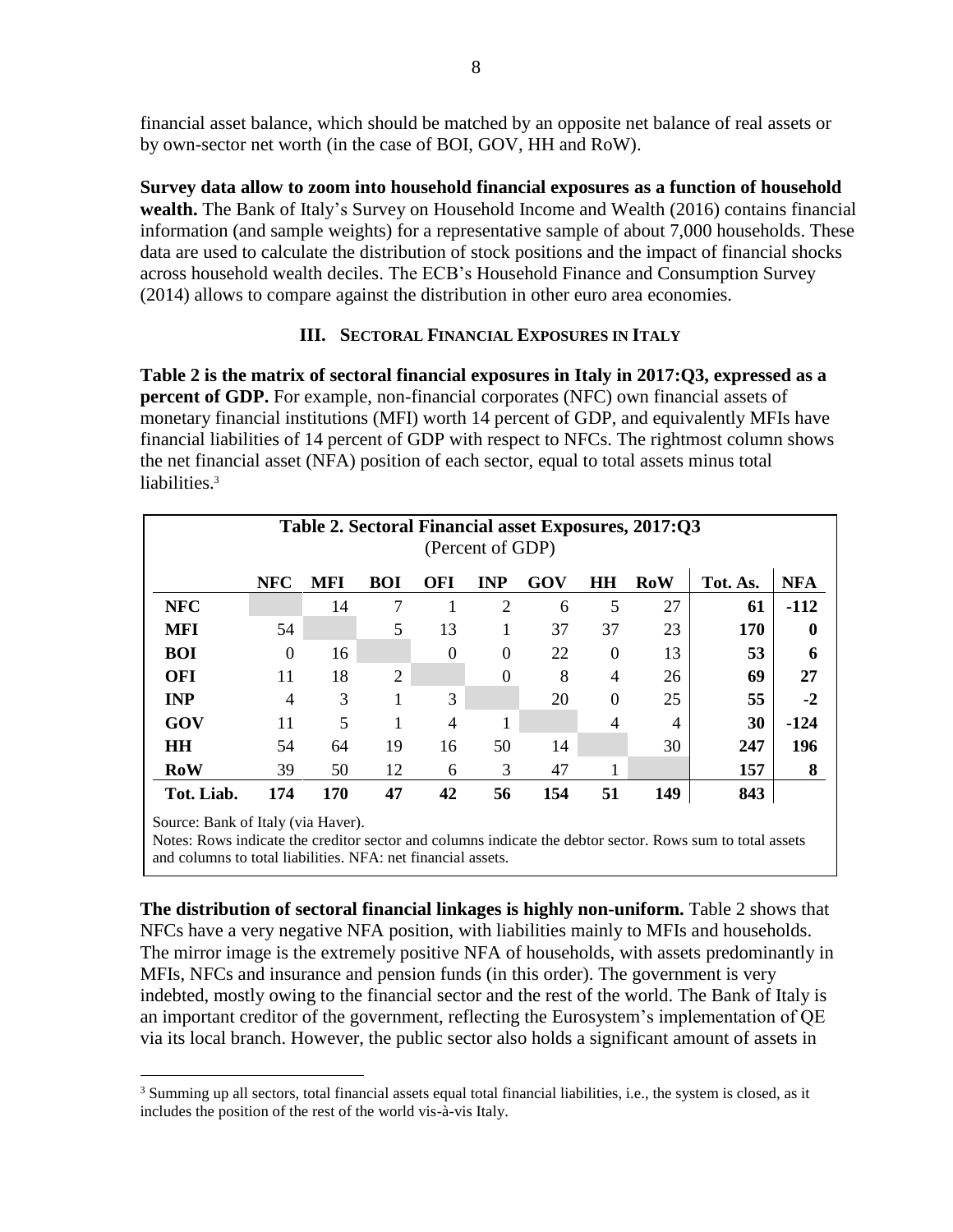private sectors, especially NFCs, suggesting it has room to divest and cut its gross liabilities. MFIs are (not surprisingly) financially balanced, with assets in NFCs and the government, and liabilities to households and the rest of the world.

**The portfolio composition is visualized expressing financial exposures as a share of total sector assets (Table 3).** This nets out the effect of a sector's balance sheet size. One key message is that MFIs and insurance and pension funds are relatively more exposed to government assets, which indirectly exposes their creditors and/or shareholders, such as households and NFCs.

|                                    |            |            | (Percent of sector assets) |                |                | Table 3. Sectoral Financial Asset Exposures, 2017:Q3 |          |            |              |
|------------------------------------|------------|------------|----------------------------|----------------|----------------|------------------------------------------------------|----------|------------|--------------|
|                                    | <b>NFC</b> | <b>MFI</b> | <b>BOI</b>                 | <b>OFI</b>     | <b>INP</b>     | GOV                                                  | HH       | <b>RoW</b> | <b>Total</b> |
| <b>NFC</b>                         |            | 23         | 11                         | $\overline{2}$ | 3              | 10                                                   | 9        | 43         | 100          |
| <b>MFI</b>                         | 32         |            | 3                          | 7              | 1              | 22                                                   | 22       | 14         | 100          |
| <b>BOI</b>                         | 1          | 31         |                            |                | $\Omega$       | 42                                                   | $\Omega$ | 25         | 100          |
| <b>OFI</b>                         | 16         | 27         | 3                          |                | $\theta$       | 11                                                   | 6        | 37         | 100          |
| <b>INP</b>                         | 7          | 5          |                            | 5              |                | 36                                                   | $\theta$ | 46         | 100          |
| GOV                                | 36         | 17         | 3                          | 12             | $\overline{2}$ |                                                      | 14       | 15         | 100          |
| <b>HH</b>                          | 22         | 26         | 8                          | 6              | 20             | 6                                                    |          | 12         | 100          |
| <b>RoW</b>                         | 25         | 32         | 8                          | 4              | 2              | 30                                                   |          |            | 100          |
| All                                | 21         | 20         | 6                          | 5              | 7              | 18                                                   | 6        | 18         | 100          |
| Source: Bank of Italy (via Haver). |            |            |                            |                |                |                                                      |          |            |              |

Notes: The last row shows the portfolio composition for the aggregate of all sectors.

# **Next, the evolution of sectoral exposures over five data snapshots is explored**

**(Appendix II):** (i) beginning of the sample: 1995:Q1; (ii) pre deployment of the euro: 2001:Q4; (iii) pre GFC: 2008:Q1; (iv) pre Outright Monetary Transactions program announcement: 2012:Q2; and (v) end of the sample: 2017:Q3.

**The sum of financial assets in all sectors doubled from 1995:Q1 to 2017:Q3 (from 418 to 843 percent of GDP).** This reflects the process of European financial integration, as well as the increase in financial intermediation. Appendix II contains the full matrix of bilateral exposures at each point in time, while Figure 3 reports key takeaways:

- The first panel of Figure 3 shows the growing importance of foreign liabilities, as well as the diversification of households and other financial institutions (OFIs) towards foreign asset holdings, peaking at the time of Euro accession. Yet, the diversification process has slowed down, and the degree of home bias remains elevated.
- The second panel shows that households shifted their asset portfolio away from the government and into insurance and pension funds. Their asset holdings in MFIs peaked in the run-up to the GFC, but receded thereafter. The GFC also halted the accumulation of NFC liabilities, mostly due to a decline in household investment.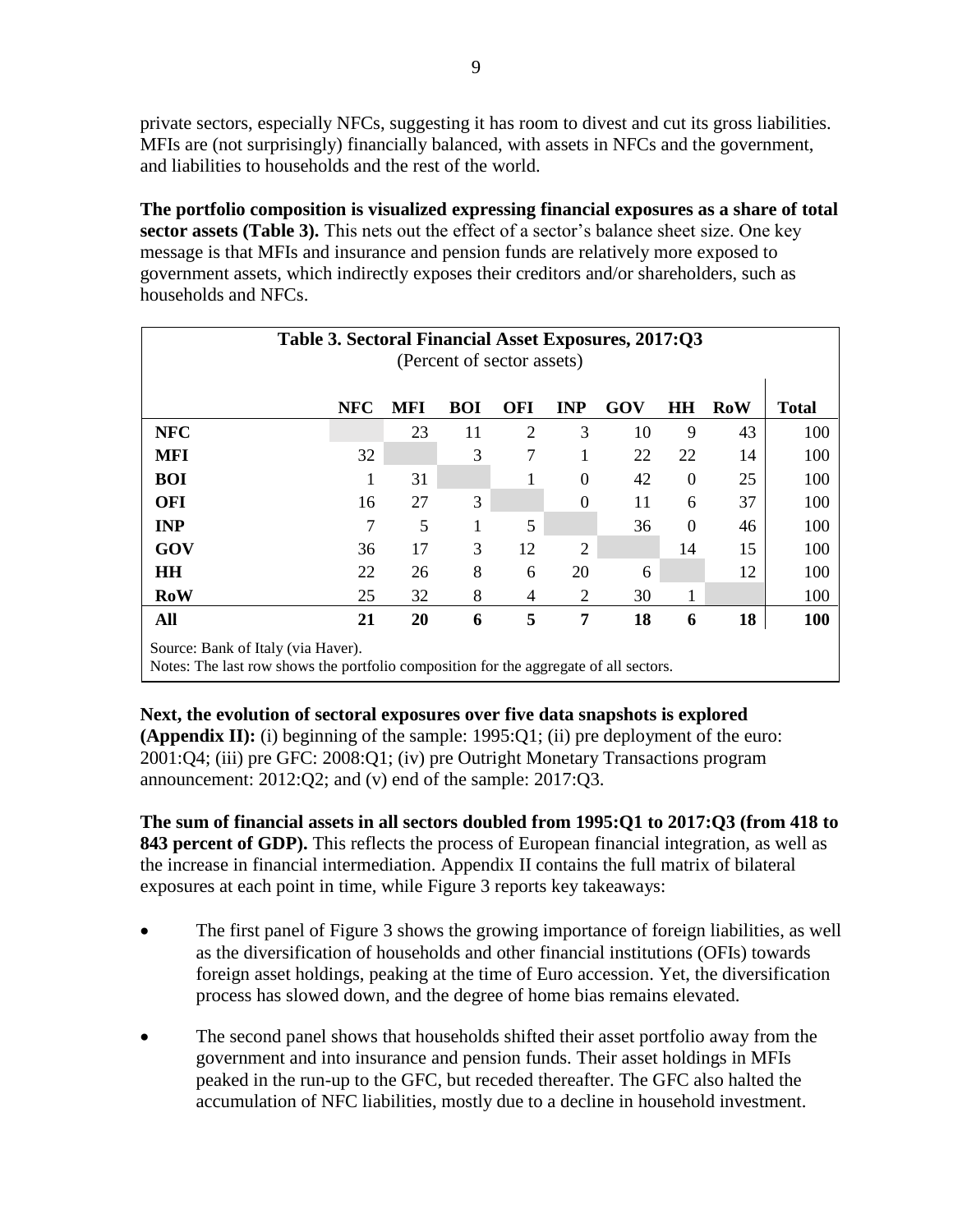• On the other hand, the government became more reliant on MFI funding after the GFC, when some international creditors retreated. Since 2012, the Bank of Italy stepped in as a major creditor through the implementation of monetary policy.



#### **IV. SIMULATING THE IMPACT OF FINANCIAL SHOCKS**

**The sectoral exposures matrix is used to simulate the impact of financial shocks across sectors.** This section describes how to calculate the impact of different shocks on sectoral net financial assets, whereas the next section discusses the results of each shock scenario. A valuation shock to an instrument issued by a particular sector is considered first. A valuation shock has a direct impact on other sectors' NFA positions given by these sectors' holdings of the instrument suffering the shock. But shocks also have an indirect impact given by intersectoral equity linkages. Since the only sectors that are the ultimate equity owners are households, the government, the Bank of Italy and the rest of the world, they end up absorbing the totality of the NFA impact of a shock. For the rest of sectors, the final NFA impact is zero, as any direct impact is compensated by an equal change in equity liabilities to either HH, GOV, BOI or RoW. Appendix III describes the formal expressions to obtain the direct, indirect, and total shock impacts.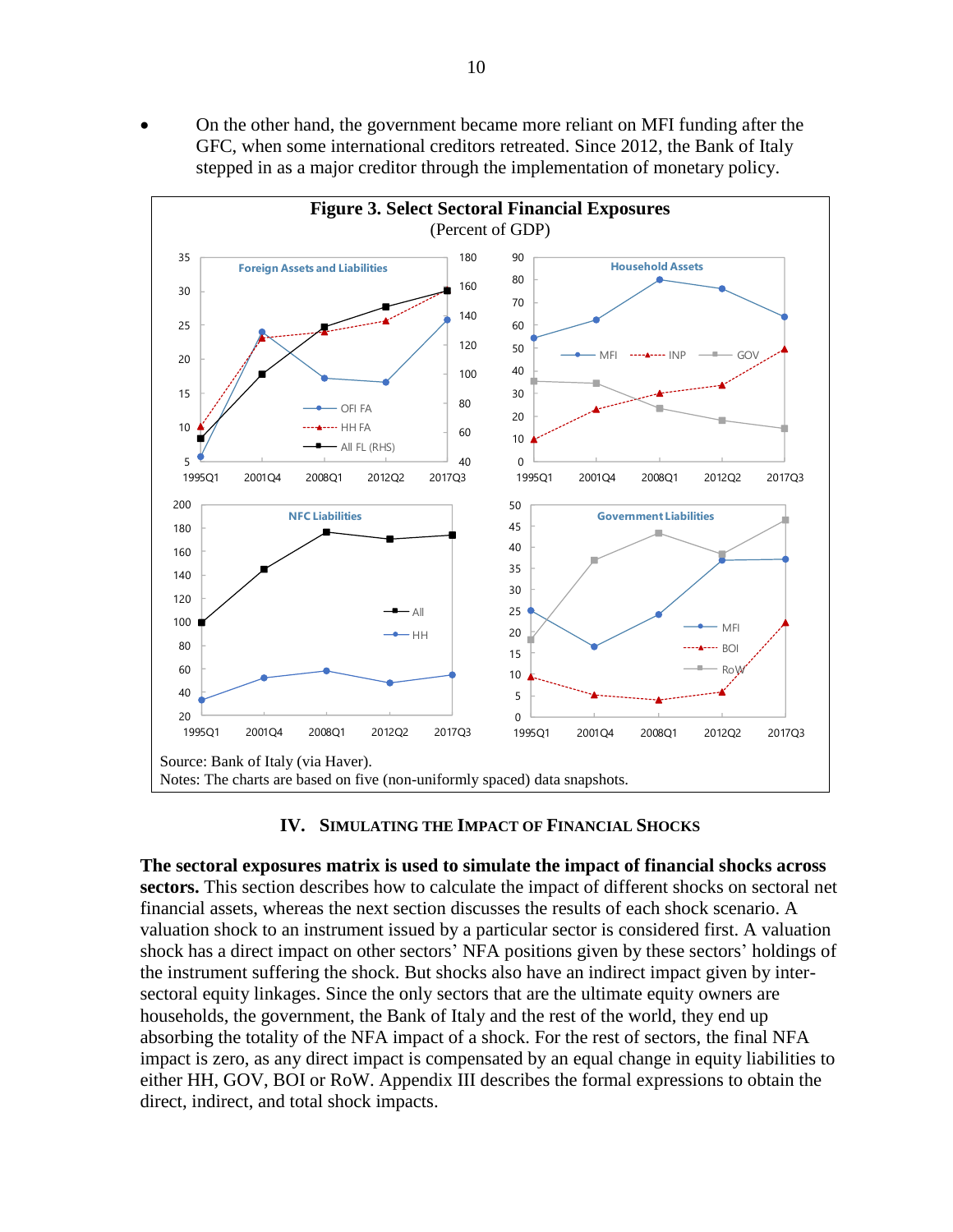**The case of a bank bail-in and bailout are slightly different from a straightforward valuation shock.** These two scenarios assume that the value of other sectors' assets in a set of MFIs decline. In particular, the bail-in case assumes that all the equity of affected MFIs is wiped out and all their bonds are converted into equity, at a conversion rate of 50 percent.<sup>4</sup> For simplicity, it also assumes that no public resolution funds are used and that other (nonbond) debtholders are not affected. Since equity is wiped out, the indirect equity impact for MFIs is zero (unlike in the valuation shock case above).

**The difference in a bailout scenario is the government's intervention.** The government makes a transfer to compensate MFI bondholders for any losses—which are assumed to be equal to those in a bail-in. Only shareholders are wiped out. Since among the troubled bank bondholders are other MFIs, their corresponding share of the government transfer increases their equity value. Hence, the indirect equity effect for MFIs is in this case negative, equal to (minus) the government transfer to troubled-bank bondholder MFIs. The balance sheet counterpart of the negative equity impact for MFIs is a positive equity impact for their ultimate shareholders.

**As noted above, such exercises explore the impact on wealth, rather than on economic activity.** Negative shocks to household and government wealth could depress private and public consumption, while shocks to corporate or bank balance sheets could hinder investment.<sup>5</sup> Instead, the focus of the paper is on gauging the households' shock or loss absorption capacity, given its importance for financial stability in Italy. Moreover, for simplicity, the simulations abstract from potential correlated price changes in other securities—beyond the change in equity values, portfolio reallocation after the shocks (e.g., prompted by regulatory constraints), or adjustment dynamics.

# **V. THREE ILLUSTRATIVE SHOCK SCENARIOS**

**A fall in the value of government bonds directly affects the financial sector and indirectly households (Table 4).** A shock equivalent to a 10 percent decline in the value of government debt (e.g., owing to an increase in market perception of risk or nominal interest rates) is considered.<sup>6</sup> This is akin to a sizable shock.<sup>7</sup> The direct impact, given by government bond exposures, is concentrated on the financial sector, including MFIs, the Bank of Italy and insurance and pension funds, as well as on the rest of the world. However, once equity

 $\overline{a}$ 

<sup>4</sup> This was approximately the conversion rate applied to Monte dei Paschi junior debtholders in its July 2017 bailout—the most recent one that occurred in Italy. Combined with the equity wipe out, the value of affected liabilities assumed here is above the Minimum Required Eligible Liabilities (MREL) mandated by the Bank Recovery and Resolution Directive (BRRD) to contribute public funds to a bail-in. Appendix IV considers the alternative assumption of a zero conversion rate.

 $5$  Yet, financial shocks concentrated on wealthy households, such as the ones modeled in this paper, are not likely to induce a large consumption response, given their smaller marginal propensity to consume.

 $6$  This is equivalent to an increase in yields of around 220 basis points, given the current duration of Italian outstanding government debt of 4.88 years (source: Bloomberg). For comparison, this is about 1.5 times the increase Italy experienced in late May 2018.

<sup>&</sup>lt;sup>7</sup> Since the analysis is purely static, there is no need to specify the persistence of the shock.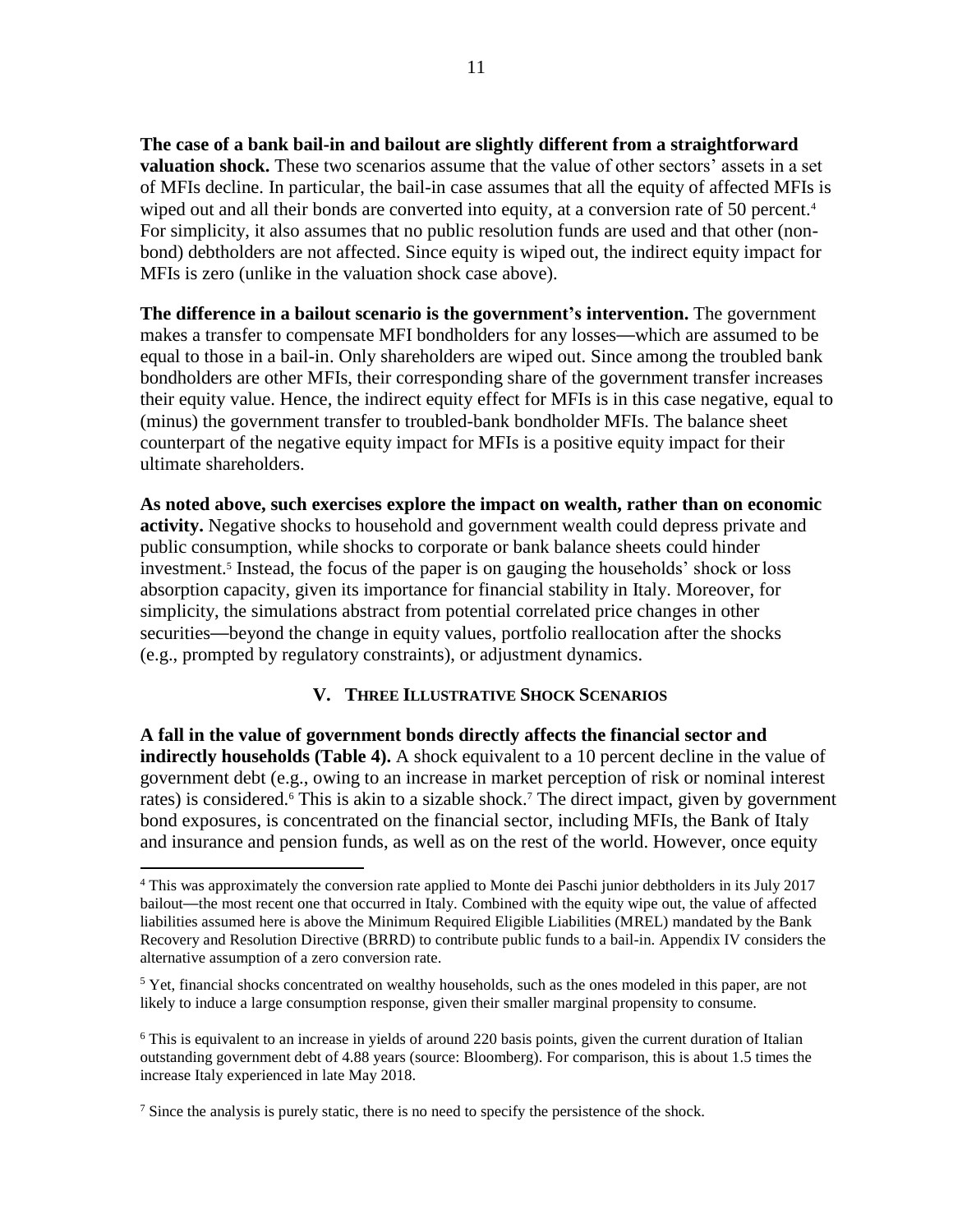linkages are considered, the sector with a larger total NFA decline is the rest of the world, followed by households. The impact on households as a fraction of GDP is non-negligible at about 4 percent of GDP, but only 2 percent as a fraction of their NFA. Government liabilities diminish by an equal amount, which raises the government's NFA position.

**Next, a bank bail-in is compared to a bank bailout scenario.** The two scenarios simulate a bank restructuring affecting a bank (or set of banks) constituting 10 percent of MFI liabilities. This implies a 10 percent reduction in the value of MFI equity liabilities and a 5 percent reduction in the value of their bond liabilities (at a 50 percent conversion rate). This is also a very sizable shock. In the case of a bailout, bond losses are fully compensated by the government, as explained in the previous section.

|            |            | <b>Table 4. Impact of a Government Bond Value Shock</b><br>(Percent of GDP) |               |                 |
|------------|------------|-----------------------------------------------------------------------------|---------------|-----------------|
|            | <b>NFA</b> | direct impact                                                               | equity impact | $\triangle$ NFA |
| <b>NFC</b> | $-112$     | $-0.3$                                                                      | 0.3           | 0.0             |
| <b>MFI</b> | $\Omega$   | $-2.1$                                                                      | 2.1           | 0.0             |
| <b>BOI</b> | 6          | $-2.2$                                                                      | 0.0           | $-2.2$          |
| <b>OFI</b> | 27         | $-0.7$                                                                      | 0.7           | 0.0             |
| <b>INP</b> | $-2$       | $-2.0$                                                                      | 2.0           | 0.0             |
| GOV        | $-124$     | 11.7                                                                        | $-0.4$        | 11.3            |
| <b>HH</b>  | 196        | $-0.8$                                                                      | $-3.1$        | $-3.8$          |
| RoW        | 8          | $-3.7$                                                                      | $-1.6$        | $-5.3$          |

Source: Bank of Italy (via Haver) and staff calculations.

Notes: Assuming a 10 percent decline in the value of general government bonds. The direct impact on the NFA is given by the general government bond exposures. The equity impact is given by the bilateral equity linkages. ∆NFA is equal to direct impact plus the equity impact. The results are based on 2017:Q3 data.

**A bank bail-in mostly affects households and the rest of the world (Table 5).** This applies to both the direct and the total NFA impact. In fact, almost half of a bail-in's impact is absorbed by the rest of the world, which should mitigate the shock's damage to the domestic real economy. The impact on households is slightly over 1 percent of GDP, or ½ percent of the households' NFA. The NFA of MFIs increases as their liabilities to other sectors are reduced.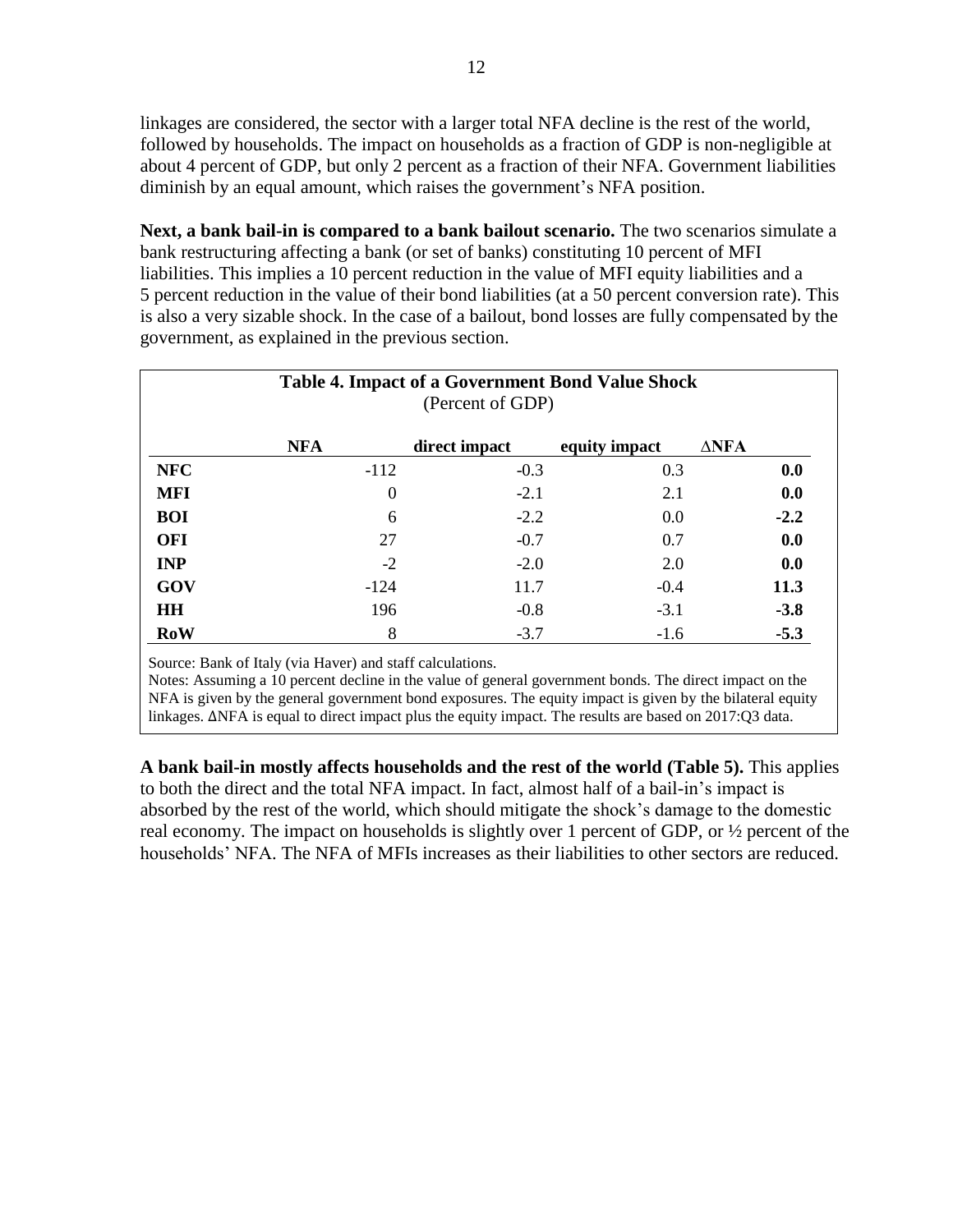|            |            | Table 5. Impact of a Bank Bail-in<br>(Percent of GDP) |                               |        |
|------------|------------|-------------------------------------------------------|-------------------------------|--------|
|            | <b>NFA</b> | direct impact                                         | equity impact $\triangle$ NFA |        |
| <b>NFC</b> | $-112$     | $-0.2$                                                | 0.2                           | 0.0    |
| <b>MFI</b> | $\Omega$   | 2.3                                                   | 0.0                           | 2.3    |
| <b>BOI</b> | 6          | $-0.1$                                                | 0.0                           | $-0.1$ |
| <b>OFI</b> | 27         | $-0.1$                                                | 0.1                           | 0.0    |
| <b>INP</b> | $-2$       | $-0.1$                                                | 0.1                           | 0.0    |
| GOV        | $-124$     | $-0.1$                                                | 0.0                           | $-0.1$ |
| <b>HH</b>  | 196        | $-0.9$                                                | $-0.3$                        | $-1.2$ |
| <b>RoW</b> | 8          | $-0.7$                                                | $-0.1$                        | $-0.9$ |

Source: Bank of Italy (via Haver) and staff calculations.

Notes: Assuming banks constituting 10 percent of MFI assets are bailed in. All their equity is wiped out and all their bonds converted to equity, at a 50 percent conversion rate.

# **A bailout is less successful in sharing the impact with the rest of the world (Table 6).**

The burden of a bailout falls mostly on the government, at over  $1\frac{1}{2}$  percent of GDP, which worsens an already vulnerable financial position, and secondarily on domestic households. While foreign shareholders of domestic MFIs absorb a small fraction of the shock, the government ends up transferring resources to foreign bondholders. Overall, foreign absorption of the shock falls by 75 percent compared to a bail-in.

|            |                  | <b>Table 6. Impact of a Bank Bailout</b><br>Percent of GDP |               |             |
|------------|------------------|------------------------------------------------------------|---------------|-------------|
|            | <b>NFA</b>       | direct impact                                              | equity impact | <b>ΔNFA</b> |
| <b>NFC</b> | $-112$           | $-0.2$                                                     | 0.2           | 0.0         |
| <b>MFI</b> | $\boldsymbol{0}$ | 2.9                                                        | $-0.6$        | 2.3         |
| <b>BOI</b> | 6                | 0.0                                                        | 0.0           | 0.0         |
| <b>OFI</b> | 27               | 0.0                                                        | 0.0           | 0.0         |
| <b>INP</b> | $-2$             | 0.0                                                        | 0.0           | 0.0         |
| GOV        | $-124$           | $-1.7$                                                     | 0.0           | $-1.6$      |
| <b>HH</b>  | 196              | $-0.6$                                                     | 0.2           | $-0.4$      |
| RoW        | 8                | $-0.3$                                                     | 0.1           | $-0.2$      |

Source: Bank of Italy (via Haver) and staff calculations.

Notes: Assuming banks constituting 10 percent of MFI assets are bailed out. All their equity is wiped out, and the government compensates bondholders for 50 percent of their bond holdings value.

# **Recapitalizing banks would significantly reduce the public cost of a bailout (Table 7).**

Italian banks' tier 1 capital ratios remain below the euro area average (ECB Supervisory Banking Statistics). A 50 percent increase in the aggregate capital to assets ratio of MFIs would cut the public cost of a bailout by a third, and double the foreign absorption rate. On the other hand, the recapitalization would slightly increase the impact of a bail-in on domestic households, as these tend to hold a disproportionate amount of equity relative to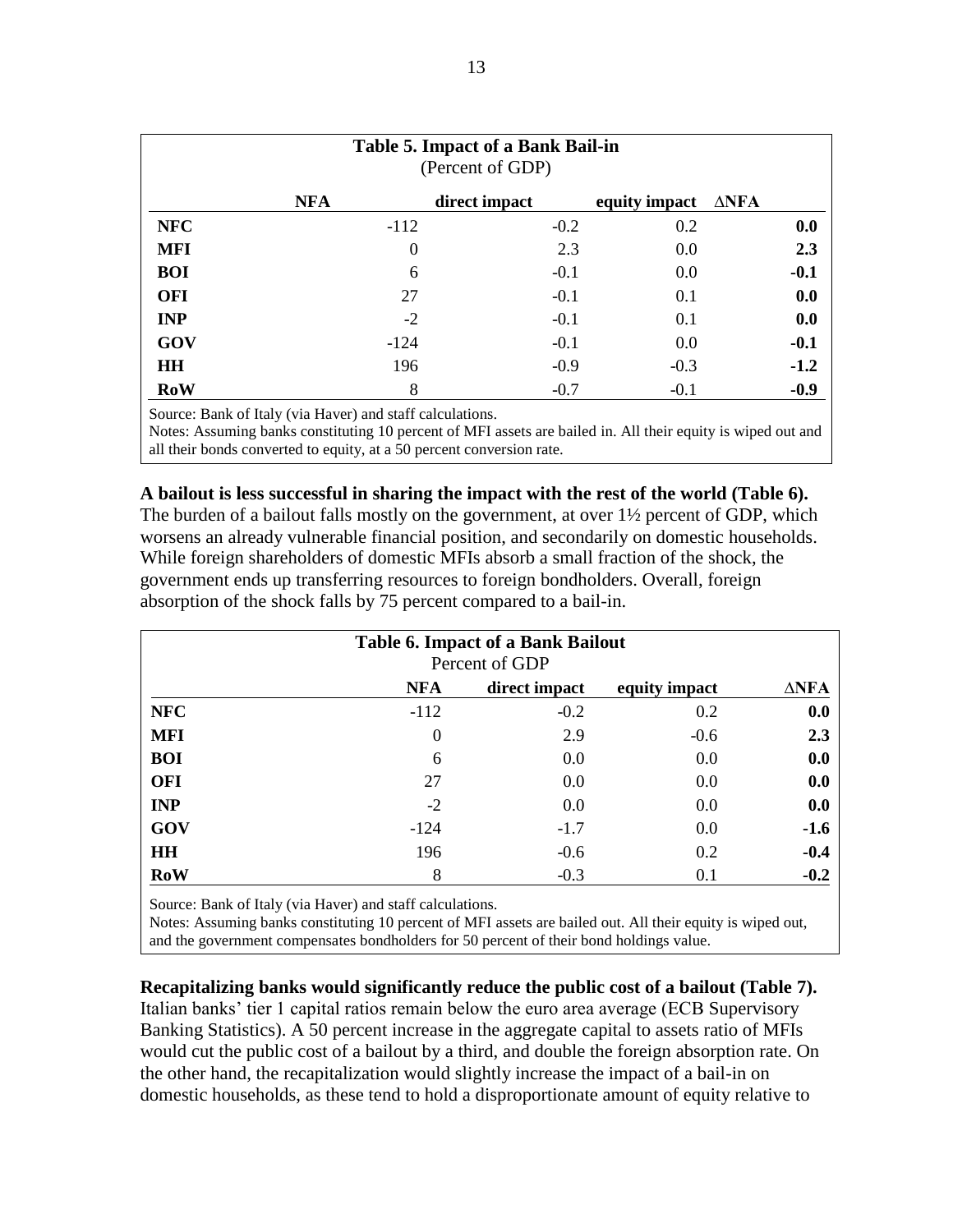bonds compared to foreigners. Yet, while this exercise takes the financial shock as given, recapitalizing banks could also limit their risk-taking, potentially reducing the probability and size of shocks.

# **The above bank shock simulations are subject to a number of caveats.** First, the

conversion rate of bonds into equity in a bail-in usually depends on circumstance. Appendix IV presents results assuming a zero conversion rate. Second, smaller banks, which feature more vulnerable balance sheets and are more likely to be restructured, are also disproportionately owned by domestic households. Taking this into account would reduce the subsidy to the rest of the world associated with a bailout. Third, unlike a bail-in, a bailout may prevent contagion to other MFIs, potentially preventing detrimental knock-on effects on financial stability and investment. Finally, the bail-in and bailout scenarios must be interpreted as illustrative polar cases, since actual experiences of bank restructuring typically contain elements of both.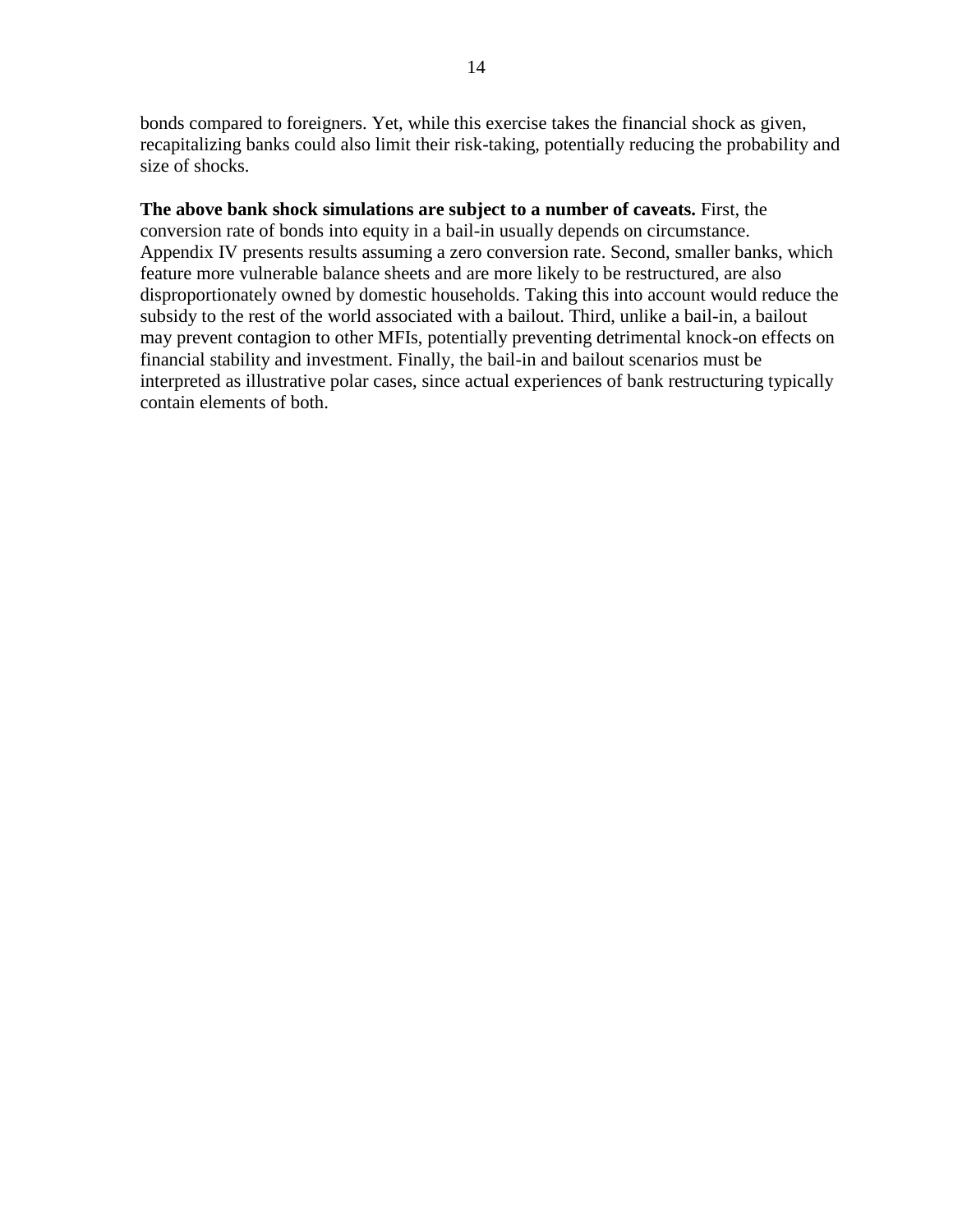|            |          | <b>Table 7. Impact of Bank Shocks, Recapitalized Banks Counterfactual</b><br>Percent of GDP |                |               |
|------------|----------|---------------------------------------------------------------------------------------------|----------------|---------------|
|            |          | <b>Bail-in</b>                                                                              | <b>Bailout</b> |               |
|            | baseline | recapitalized                                                                               | baseline       | recapitalized |
| <b>NFC</b> | 0.0      | 0.0                                                                                         | 0.0            | 0.0           |
| <b>MFI</b> | 2.3      | 2.3                                                                                         | 2.3            | 2.3           |
| <b>BOI</b> | $-0.1$   | 0.0                                                                                         | 0.0            | 0.0           |
| <b>OFI</b> | 0.0      | 0.0                                                                                         | 0.0            | 0.0           |
| <b>INP</b> | 0.0      | 0.0                                                                                         | 0.0            | 0.0           |
| GOV        | $-0.1$   | $-0.2$                                                                                      | $-1.6$         | $-1.0$        |
| <b>HH</b>  | $-1.2$   | $-1.3$                                                                                      | $-0.4$         | $-0.8$        |
| RoW        | $-0.9$   | $-0.8$                                                                                      | $-0.2$         | $-0.5$        |

Source: Bank of Italy (via Haver) and staff calculations.

Notes: the table shows the total NFA change after a bank bail-in and a bailout under two different assumptions. Column "baseline" is based on the actual level of bank capital (like Tables 5 and 6). Column "recapitalized" assumes a 50 percent higher MFI capital to total assets ratio, with the increase proportionally distributed across shareholder sectors.

# **VI. DISTRIBUTIONAL IMPACT**

**Survey data allow to further decompose the impact of shocks absorbed by each household wealth group.** This section documents stylized facts of the financial wealth distribution for different financial instruments. Next, it uses this information to estimate how the burden of the financial shocks considered in the previous section is shared across household wealth deciles.

**Financial wealth is concentrated at the top of the distribution (Figure 4).** Households at the top 20 percent of the wealth distribution hold 69 percent of financial wealth. This is particularly the case for risky assets, such as equity holdings (93 percent at the top 20), and to a lesser extent for bank bonds (79 percent at the top 20). Government bonds are distributed in line with total financial wealth.

**Wealthier households hold riskier financial instruments (Figure 5).** The financial portfolio of less-wealthy households is almost entirely constituted by (insured) bank deposits, so they are not directly affected by government bond or bank financial shocks. Wealthier households, with a higher capacity to absorb losses, invest proportionally more in equity and non-secured fixed income instruments. Yet, most of their financial wealth is also in safe assets.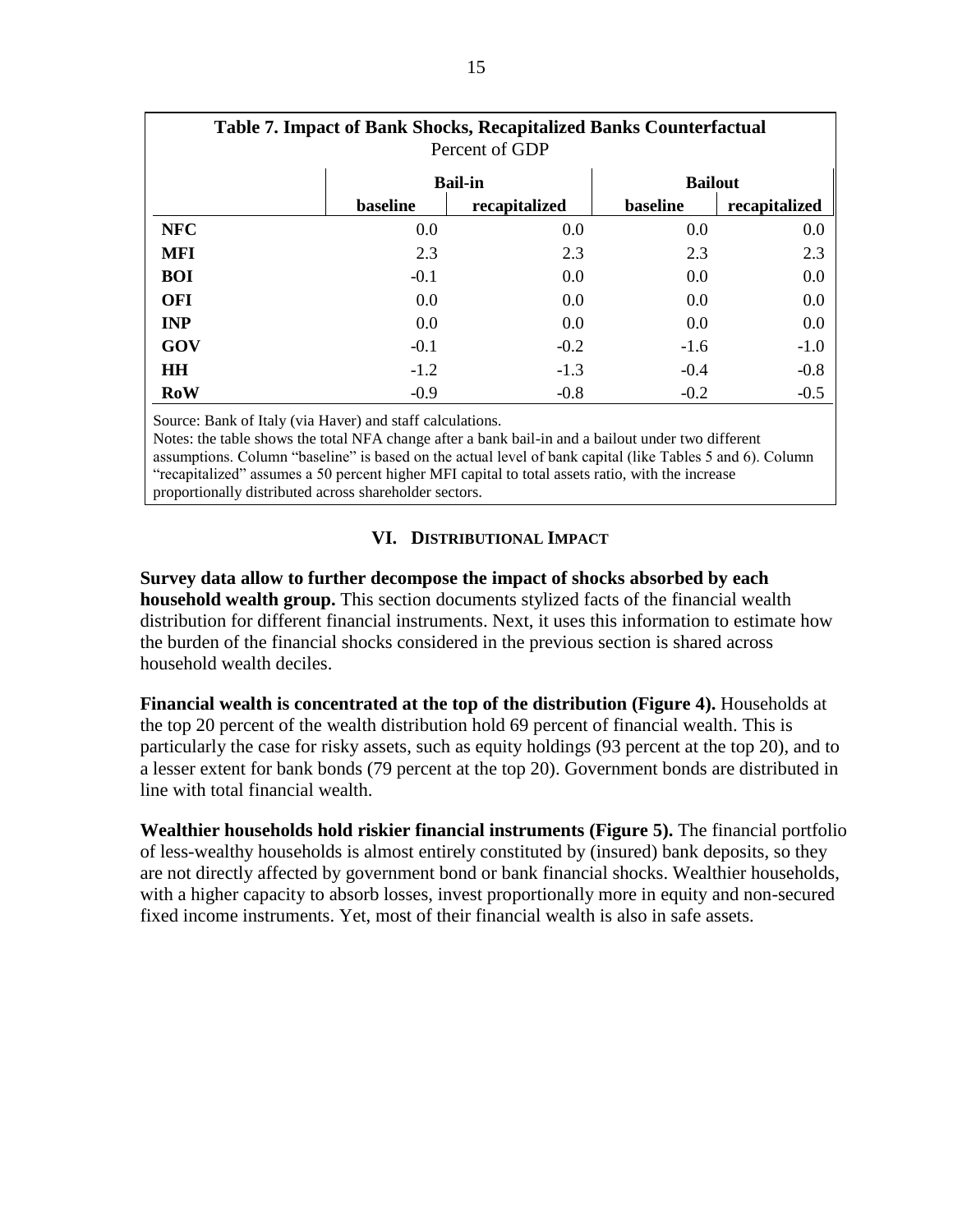



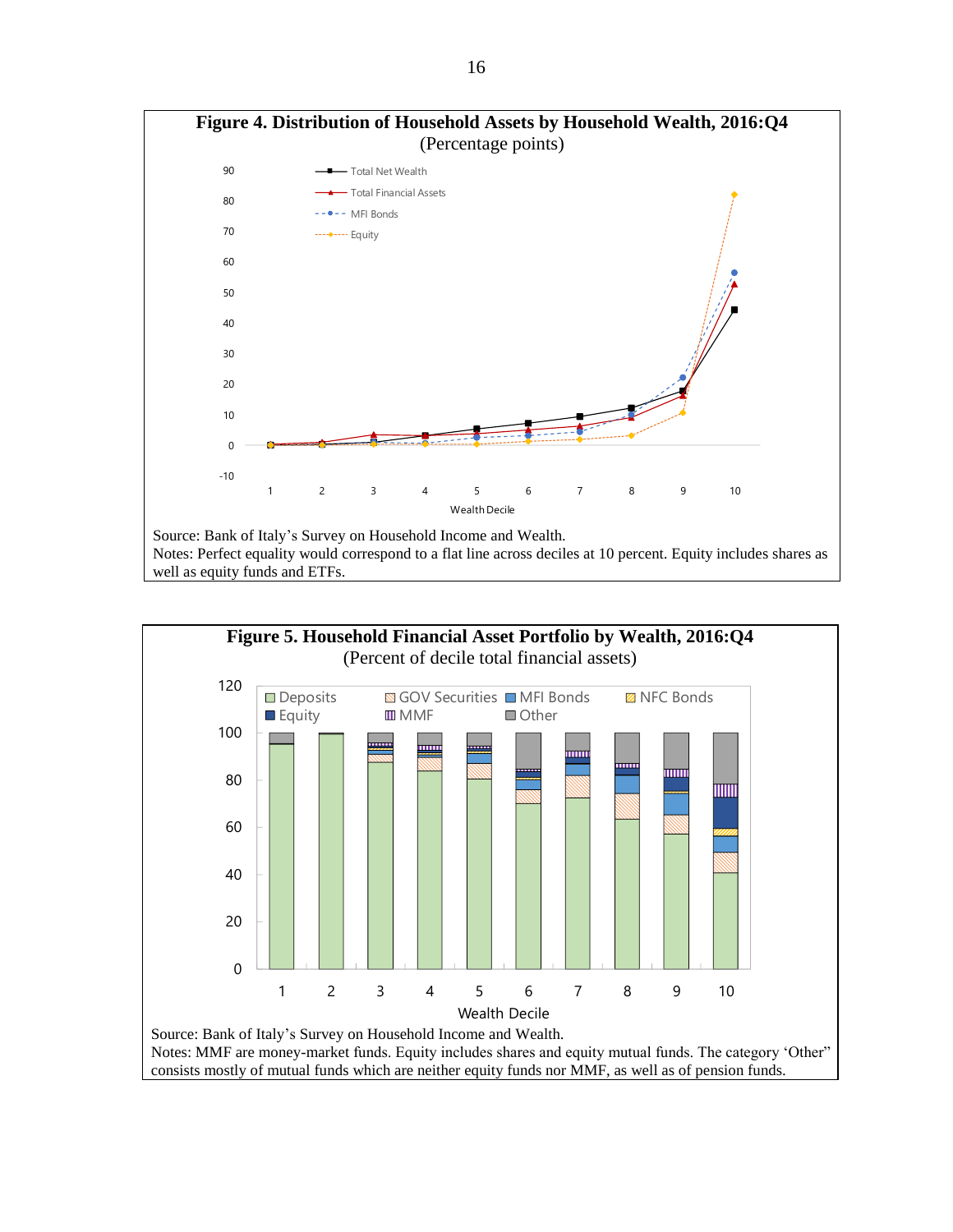**As a result, wealthy households absorb most of the financial losses after a government bond shock or a bail-in.** Table 8 shows the impact of the three financial shocks by household decile, expressed both in euros per household and as a percentage of decile total financial assets, together with the average net real wealth and gross financial assets of each decile (first two columns). Wealthier households are more affected by financial shocks, both in absolute terms as and as a percentage of their financial assets, especially for a government bond shock (where the indirect equity impact is relatively more important). Hence, the social welfare effect of such shocks is smaller than their wealth effect.

**On the contrary, the cost of a bailout is less concentrated in wealthier households.** In fact, households at the top decile of the wealth distribution contribute less as a percentage of their financial assets than the next three deciles. This is because in a bailout the government compensates MFI bondholder sectors which are ultimately owned by wealthy households, such as other MFIs, OFIs and NFCs, generating a positive indirect equity impact. Moreover, given that wealthier households have a lower marginal propensity to consume out of income shocks, the fiscal expansion associated with a bailout would probably lead to a meager GDP multiplier. 8

|               |          |          |                |                     |                  | Table 8. Impact of Financial Shocks by Household Wealth Decile |                         |                |
|---------------|----------|----------|----------------|---------------------|------------------|----------------------------------------------------------------|-------------------------|----------------|
|               |          |          |                | (Percentage points) |                  |                                                                |                         |                |
|               |          |          | euros per HH   |                     |                  |                                                                | % of decile fin. assets |                |
| <b>Decile</b> | Wealth   | Fin. As. | Gov. bond      | <b>Bail-in</b>      | <b>Bailout</b>   | Gov. bond                                                      | <b>Bail-in</b>          | <b>Bailout</b> |
| 1             | $-1,584$ | 477      | $\overline{0}$ | $\Omega$            | $\theta$         | $-0.1$                                                         | 0.0                     | 0.0            |
| 2             | 3,326    | 2,438    | $\theta$       | $\overline{0}$      | $\boldsymbol{0}$ | 0.0                                                            | 0.0                     | 0.0            |
| 3             | 17,651   | 9,488    | $-51$          | $-23$               | $-12$            | $-0.5$                                                         | $-0.2$                  | $-0.1$         |
| 4             | 65,334   | 8,486    | $-76$          | $-18$               | $-8$             | $-0.9$                                                         | $-0.2$                  | $-0.1$         |
| 5             | 108,434  | 9,928    | $-91$          | $-61$               | $-36$            | $-0.9$                                                         | $-0.6$                  | $-0.4$         |
| 6             | 146,859  | 13,849   | $-183$         | $-92$               | $-46$            | $-1.3$                                                         | $-0.7$                  | $-0.3$         |
| 7             | 194,062  | 17,044   | $-306$         | $-126$              | $-62$            | $-1.8$                                                         | $-0.7$                  | $-0.4$         |
| 8             | 254,080  | 24,771   | $-504$         | $-277$              | $-149$           | $-2.0$                                                         | $-1.1$                  | $-0.6$         |
| 9             | 367,042  | 45,014   | $-1,260$       | $-650$              | $-310$           | $-2.8$                                                         | $-1.4$                  | $-0.7$         |
| 10            | 914,511  | 146,949  | $-8,183$       | $-2,113$            | $-511$           | $-5.6$                                                         | $-1.4$                  | $-0.3$         |
| total         | 206,971  | 27,844   | $-1,066$       | $-336$              | $-113$           | $-3.8$                                                         | $-1.2$                  | $-0.4$         |

Source: Bank of Italy (Survey on Household Income and Wealth, and flow-of-funds data) and staff calculations.

Notes: The first column shows household total net wealth (including real assets), while the second one shows gross financial assets.<sup>1</sup> The next three columns show the absolute impact absorbed by each decile in euros per household, while the last three columns show the impact as a percentage of the decile's total gross financial assets. The results assume that bank equity exposures are distributed as total equity exposures.

<sup>1</sup> The average level of wealth and (especially) financial assets according to the Survey on Household Income and Wealth (2016) is significantly lower than the 2013 aggregate reported by the Bank of Italy (see Section 1). Beyond the year difference, this could be due to underreporting in the survey, especially at the right tail of the wealth distribution, where financial assets in particular are concentrated. In any case, survey data are only used to obtain the distribution. Financial wealth levels are from the flow of funds data.

 $\overline{a}$ 

<sup>8</sup> See, e.g., Arrondel et al. (2015) for an estimate of the marginal propensity to consume by wealth level in France.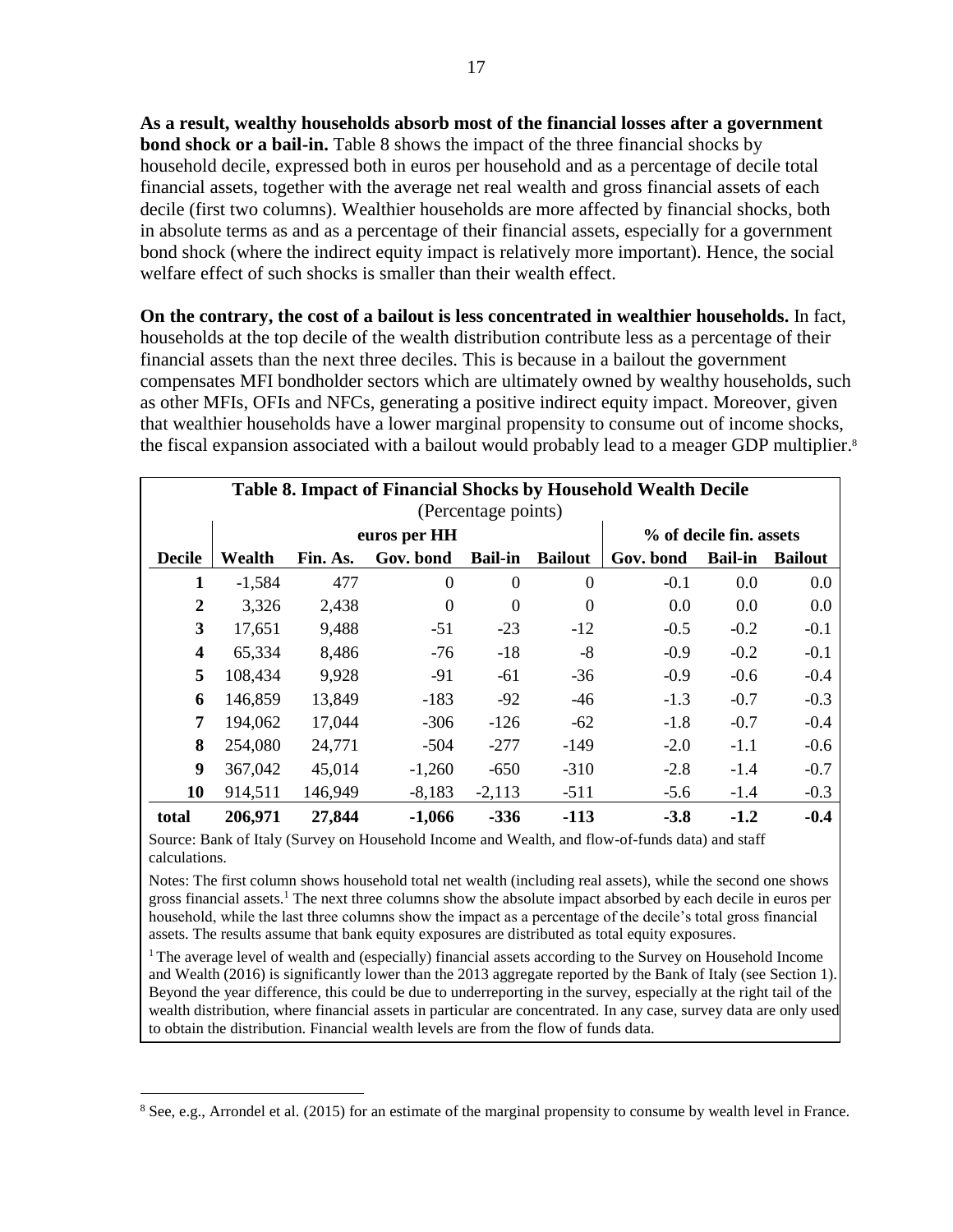#### **VII. CONCLUSION**

**Italy's sectoral asset exposures stand out for their strong household net financial positions but also for the weakness of other sectors.** The household sector has been increasing its net financial position by building assets in the financial sector, which in turn has been lending to the heavily indebted public and nonfinancial corporate sectors. Reflecting quantitative easing, in recent years, the Bank of Italy has also become heavily exposed to Italian government assets.

**An illustrative set of calculations reveals the diverse impact of financial shocks across sectors.** The purpose is to assess the loss absorption capacity of households rather than to fully specify the deleterious GDP and employment effects, which should also be considered in policy making. A fall in the value of government bonds impacts the financial sector and is ultimately absorbed by foreign and domestic households. The impact of a sizable loss in the value of government assets on net household wealth is relatively large but appears manageable, especially considering that it affects mostly the upper parts of the wealth distribution. Regarding the analysis of bank bail-ins and bailouts, although not a comprehensive assessment of all their implications, the contribution of the paper is to highlight a series of quantitatively relevant factors that are often not transparent in the policy debate. In the case of a bail-in, the overall impact on wealth is relatively small, and the impact on welfare is even smaller, considering its incidence is almost entirely at the top end of the wealth distribution. The degree of domestic absorption in a bank bail-in is much lower than in a bailout, in which the government in effect transfers resources to foreigners and thus bears the brunt of the loss in value. These costs will need to be passed on to the domestic taxpayer, and thus across the broader parts of the income and wealth distribution, given the heavy reliance on labor income and consumption taxes as opposed to wealth taxes.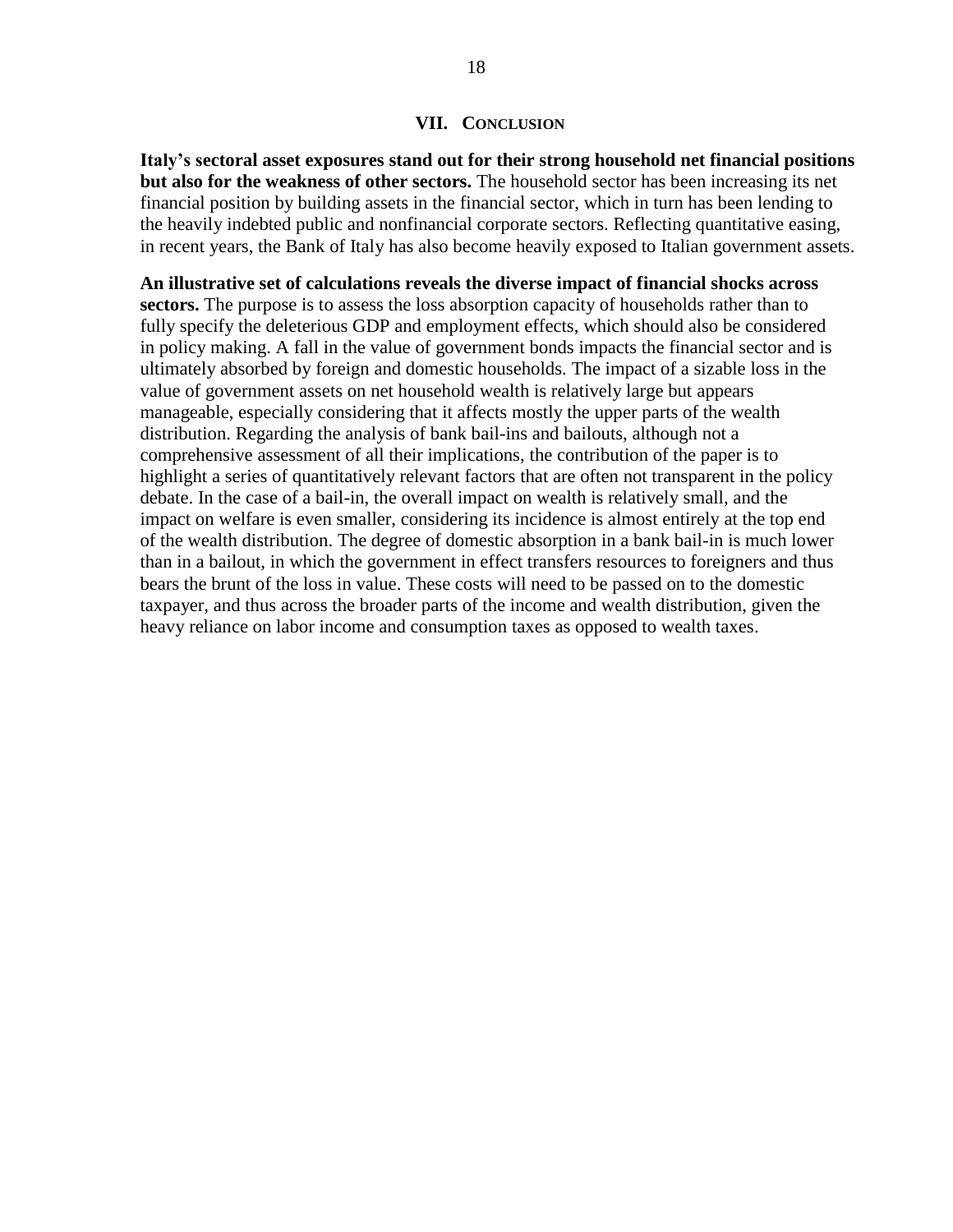#### **REFERENCES**

- Allen, Franklin and Douglas Gale, "Financial contagion", *Journal of Political Economy,* 108, (2000).
- Arrondel, Luc, Pierre Lamarche and Frédérique Savignac, "Wealth Effects on Consumption Across the Wealth Distribution: Empirical Evidence," ECB Working Paper 1817, (2015).
- Bank of Italy, "Household Wealth in Italy in 2013", No. 69, (2014).
- Castrén, Olli, and Ilja Kristian Kavonius, "Balance sheet interlinkages and macro-financial risk analysis in the euro area." ECB Working Paper No 1124, (2009).
- Cortes, Fabio, Peter Lindner, Sheheryar Malik, and Miguel Angel Segoviano. "A comprehensive multi-sector tool for analysis of systemic risk and interconnectedness (SyRIN)." IMF Working Paper 18/14, (2018)
- Doepke, Matthias, and Martin Schneider. "Inflation and the redistribution of nominal wealth." *Journal of Political Economy* 114, no. 6: 1069–1097, (2006).
- Gourinchas, Pierre Olivier, Philippe Martin, and Todd Messer. "The Economics of Sovereign Debt, Bailouts and the Eurozone Crisis." Mimeo, (2017).
- Heipertz, Jonas, Romain Ranciere, and Natacha Valla. "Domestic and international sectoral portfolios: Network structure and balance sheet effects.", NBER Working Paper 23572, (2017).
- Hüser, Anne-Caroline, Grzegorz Hałaj, Christoffer Kok, Cristian Perales, and Anton van der Kraaij. "The systemic implications of bail-in: a multi-layered network approach." *Journal of Financial Stability* (2017).
- Koijen, Ralph SJ, Francois Koulischer, Benoit Nguyen, and Motohiro Yogo, "Quantitative Easing in the Euro Area: The Dynamics of Risk Exposures and the Impact on Asset Prices." Banque de France Working Paper No 601, (2018).
- International Monetary Fund, "Balance sheet analysis in Fund surveillance", IMF Policy Papers, (2015).
- Poterba, James M., "Tax Policy and Corporate Saving, Brookings Papers on Economic Activity: 2", pp. 455–515, Washington: Brookings Institution, (1987).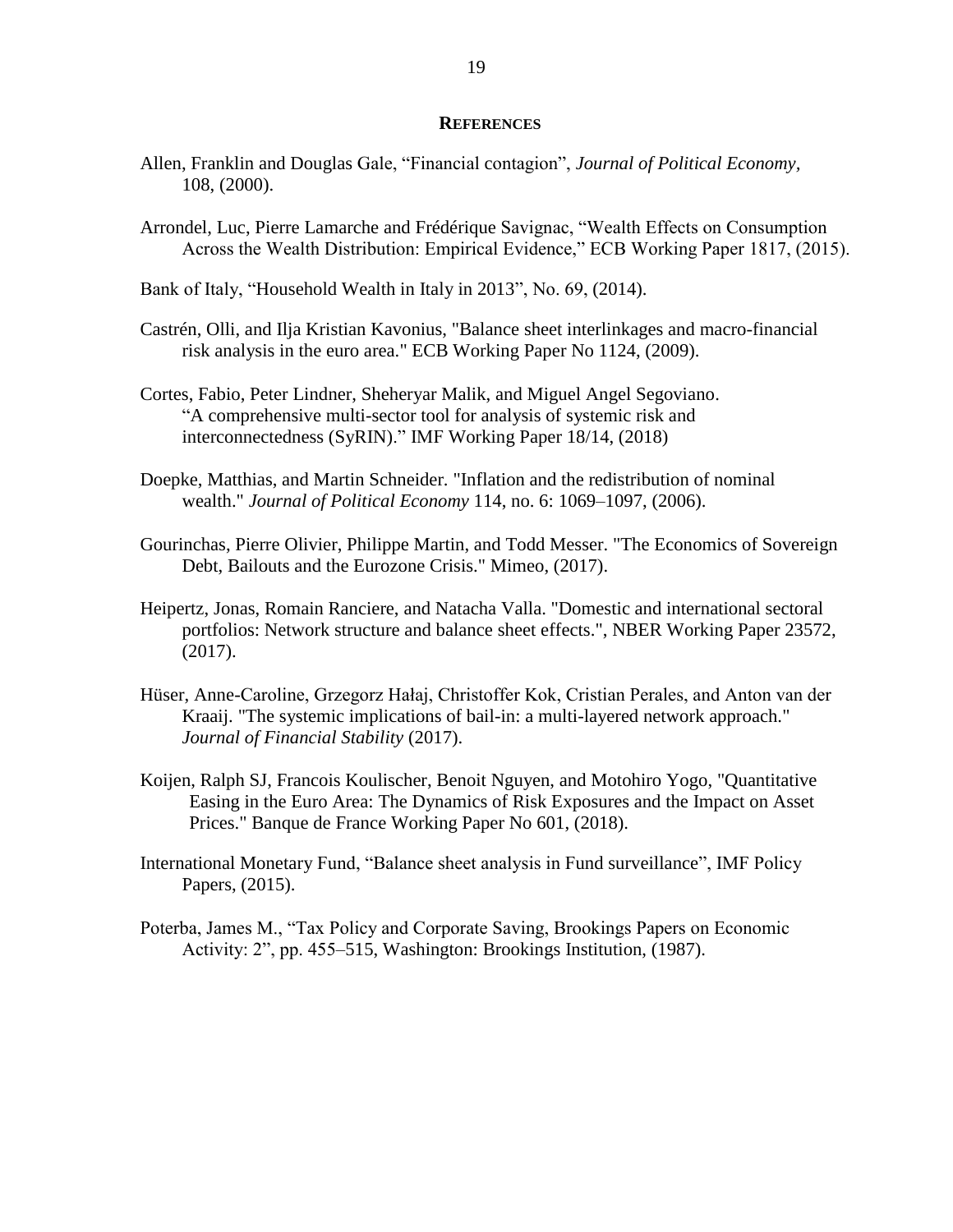### **APPENDIX I. IDENTIFICATION OF SECTORAL LINKAGES IN THE DATA**

This appendix describes the necessary assumptions to infer intersectoral exposures from Italian flow-of-funds data.

For some sector-instruments, such as government bonds, identifying the counterparty sector is straightforward—the government. If the counterparty sector of an instrument is reported as "other financial institutions", the assets are distributed between OFI and INP according to the relative total liabilities of these two sectors in that particular instrument. A similar assumption applies to instruments issued by MFIs when the data does not specify whether these are issued by the Bank of Italy or other MFIs (e.g., deposits). For instrument categories "short-term loans", "medium- and long-term loans" and "insurance, pension and guaranteed funds", the data does not provide a complete sectoral disaggregation on the asset side. Hence, the classification is based on liability-side information.

For the remaining sector-instruments, the principle of maximum entropy is applied, following previous literature (most closely Castrén and Kavonius, 2009, inspired by Allen and Gale, 2000). This is, asset positions of sector i on sector j are obtained multiplying the marginal distribution of sector i assets times the marginal distribution of sector j liabilities. Typically, these "unclassifiable" instruments are reported in the data as assets of sector i in "other sectors", or liabilities of sector i with respect to "other sectors".

This classification approach ensures that all instruments are allocated to both a creditor and a debtor sector. Hence, the total sum of assets and liabilities in each instrument is consistent with the balance sheet positions of the whole economy in that instrument.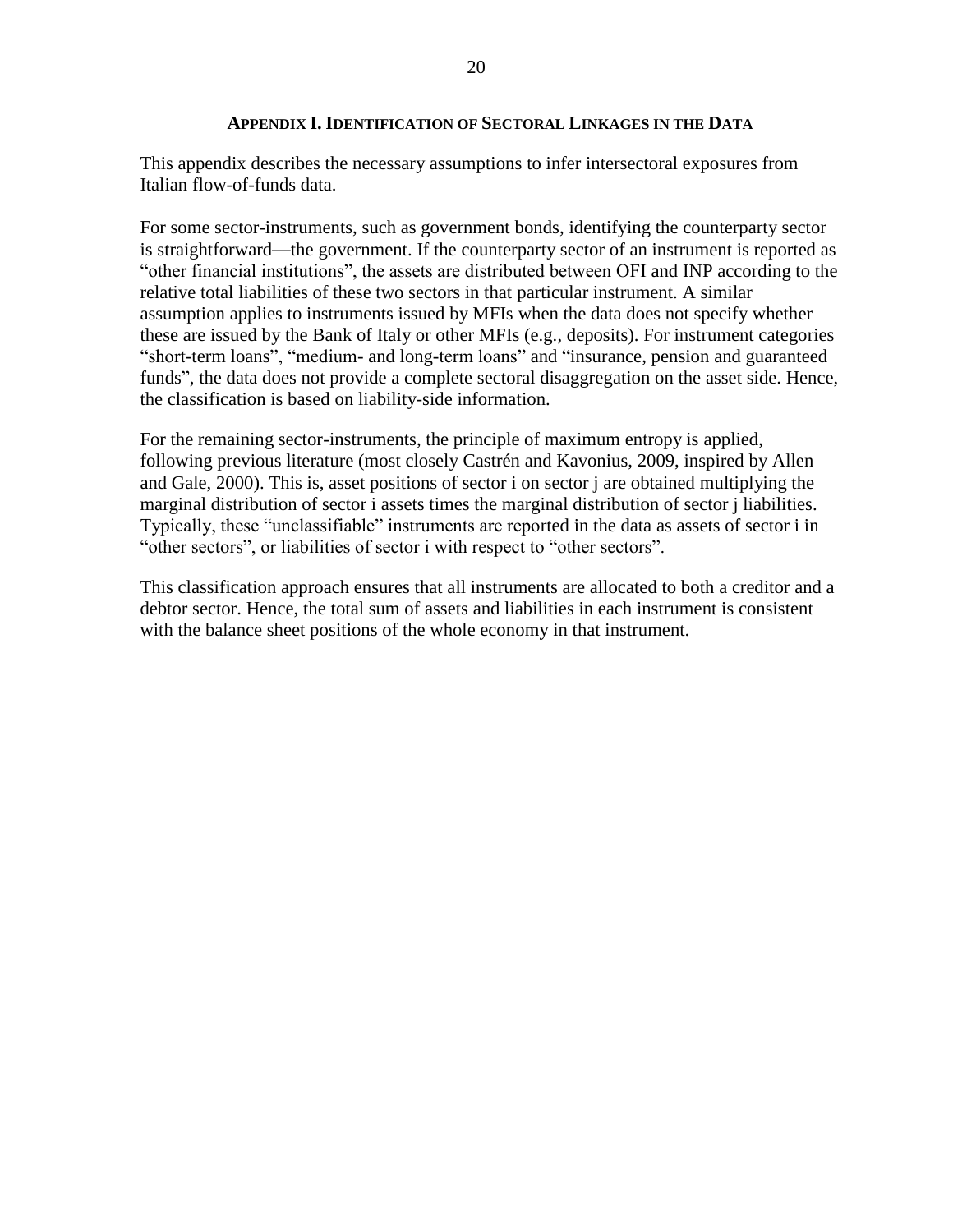|                        |                  |                |                  |                  |                  | <b>Sectoral Financial Asset Exposures over Time</b> |                  |                                                                  |          |                         |
|------------------------|------------------|----------------|------------------|------------------|------------------|-----------------------------------------------------|------------------|------------------------------------------------------------------|----------|-------------------------|
|                        |                  |                |                  |                  | (Percent of GDP) |                                                     |                  |                                                                  |          |                         |
| 1995:Q1                | <b>NFC</b>       | <b>MFI</b>     | <b>BOI</b>       | <b>OFI</b>       | <b>INP</b>       | GOV                                                 | HH               | <b>RoW</b>                                                       | Tot. As. | <b>NFA</b>              |
| <b>NFC</b>             |                  | $\overline{7}$ | $\overline{2}$   | $\mathbf{1}$     | $\overline{2}$   | 5                                                   | 5                | 10                                                               | 33       | $-67$                   |
| <b>MFI</b>             | 39               |                | $\sqrt{2}$       | $\overline{c}$   | $\boldsymbol{0}$ | 25                                                  | 16               | 14                                                               | 97       | $-1$                    |
| <b>BOI</b>             | $\boldsymbol{0}$ | $\overline{c}$ |                  | $\mathbf{0}$     | $\boldsymbol{0}$ | 9                                                   | $\boldsymbol{0}$ | 5                                                                | 17       | $\mathbf{3}$            |
| <b>OFI</b>             | $\tau$           | $\mathfrak{Z}$ | $\boldsymbol{0}$ |                  | $\boldsymbol{0}$ | 5                                                   | $\mathbf 1$      | 6                                                                | 21       | $\boldsymbol{0}$        |
| <b>INP</b>             | $\overline{2}$   | $\overline{2}$ | $\boldsymbol{0}$ | $\boldsymbol{0}$ |                  | $\overline{4}$                                      | $\boldsymbol{0}$ | $\overline{c}$                                                   | 9        | $-5$                    |
| GOV                    | 9                | 5              | $\mathbf{1}$     | 6                | $\mathbf{1}$     |                                                     | $\mathbf{1}$     | $\overline{c}$                                                   | 24       | $-77$                   |
| $\mathbf{H}\mathbf{H}$ | 33               | 54             | 8                | 11               | 10               | 35                                                  |                  | 10                                                               | 162      | 139                     |
| <b>RoW</b>             | 11               | 24             | $\mathbf 1$      | 1                | 1                | 18                                                  | $\boldsymbol{0}$ |                                                                  | 56       | 8                       |
| Tot. Liab.             | 100              | 98             | 14               | 21               | 14               | 102                                                 | 23               | 48                                                               | 418      |                         |
|                        |                  |                |                  |                  |                  |                                                     |                  |                                                                  |          |                         |
| 2001:Q4                | <b>NFC</b>       | <b>MFI</b>     | <b>BOI</b>       | <b>OFI</b>       | $\bf{INP}$       | GOV                                                 | H H              | <b>RoW</b>                                                       | Tot. As. | <b>NFA</b>              |
| <b>NFC</b>             |                  | 14             | $\mathbf{1}$     | $\sqrt{2}$       | $\mathfrak{Z}$   | $\overline{4}$                                      | $\sqrt{6}$       | 18                                                               | 48       | $-96$                   |
| <b>MFI</b>             | 46               |                | $\mathbf{1}$     | 3                | $\mathbf{1}$     | 17                                                  | 20               | 15                                                               | 104      | $-19$                   |
| <b>BOI</b>             | $\mathbf{0}$     | $\mathbf{1}$   |                  | $\boldsymbol{0}$ | $\boldsymbol{0}$ | 5                                                   | $\boldsymbol{0}$ | 6                                                                | 12       | $\overline{\mathbf{4}}$ |
| <b>OFI</b>             | 11               | 7              | $\boldsymbol{0}$ |                  | $\boldsymbol{0}$ | 12                                                  | 4                | 24                                                               | 58       | 10                      |
| <b>INP</b>             | 3                | $\mathfrak{Z}$ | $\boldsymbol{0}$ | $\overline{2}$   |                  | 9                                                   | $\boldsymbol{0}$ | $\,8\,$                                                          | 25       | $-7$                    |
| GOV                    | 8                | 5              | $\boldsymbol{0}$ | 5                | $\mathbf{1}$     |                                                     | 3                | 3                                                                | 26       | $-92$                   |
| H H                    | 52               | 63             | 5                | 31               | 23               | 34                                                  |                  | 23                                                               | 231      | 198                     |
| <b>RoW</b>             | 24               | 31             | $\boldsymbol{0}$ | $\overline{4}$   | $\overline{c}$   | 37                                                  | $\boldsymbol{0}$ |                                                                  | 100      | $\boldsymbol{2}$        |
| Tot. Liab.             | 145              | 123            | 8                | 47               | 31               | 117                                                 | 34               | 97                                                               | 603      |                         |
| 2008:Q1                | <b>NFC</b>       | <b>MFI</b>     | <b>BOI</b>       | <b>OFI</b>       | <b>INP</b>       | GOV                                                 | HH               | $\bf{Row}$                                                       | Tot. As. | <b>NFA</b>              |
| <b>NFC</b>             |                  | 15             | $\sqrt{2}$       | $\mathbf{1}$     | $\mathfrak{Z}$   | 6                                                   | 6                | 19                                                               | 50       | $-126$                  |
| <b>MFI</b>             | 61               |                | $\mathbf{1}$     | 6                | $\mathbf{1}$     | 24                                                  | 29               | 24                                                               | 146      | $-13$                   |
| <b>BOI</b>             | $\boldsymbol{0}$ | $\mathbf{1}$   |                  | $\boldsymbol{0}$ | $\boldsymbol{0}$ | $\overline{4}$                                      | $\boldsymbol{0}$ | 9                                                                | 15       | $\mathbf{3}$            |
| <b>OFI</b>             | 12               | 6              | $\boldsymbol{0}$ |                  | $\boldsymbol{0}$ | $\overline{4}$                                      | 9                | 17                                                               | 48       | 18                      |
| <b>INP</b>             | $\overline{4}$   | 5              | $\boldsymbol{0}$ | $\mathbf{1}$     |                  | 8                                                   | $\boldsymbol{0}$ | 15                                                               | 34       | $-3$                    |
| GOV                    | 10               | 6              | $\mathbf{1}$     | $\overline{2}$   | $\mathbf{1}$     |                                                     | $\overline{4}$   | $\mathfrak{2}% _{T}=\mathfrak{2}_{T}\!\left( T_{T_{1}}\right) ,$ | 24       | $-89$                   |
| HH                     | 58               | 80             | 6                | 13               | 30               | 24                                                  |                  | 24                                                               | 235      | 187                     |
| <b>RoW</b>             | 32               | 47             | 1                | $\overline{7}$   | $\overline{c}$   | 43                                                  | $\boldsymbol{0}$ |                                                                  | 133      | 22                      |
| Tot. Liab.             | 177              | 159            | 11               | 30               | 37               | 113                                                 | 48               | 111                                                              | 686      |                         |

# **APPENDIX II. FINANCIAL EXPOSURES OVER TIME**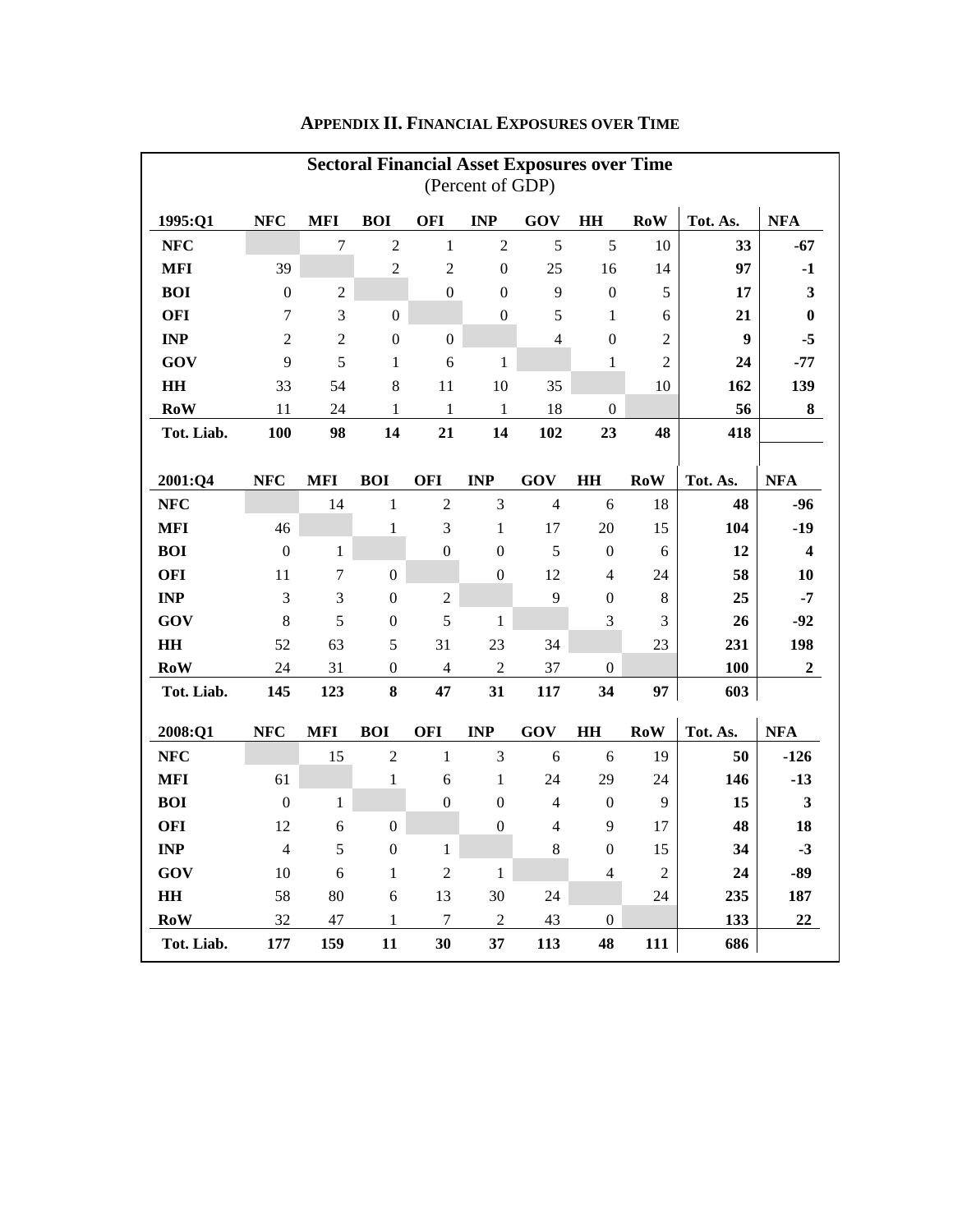|            |                  |            |                  |                | (Percent of GDP) | <b>Sectoral Financial Asset Exposures over Time (concluded)</b> |                          |                |          |            |
|------------|------------------|------------|------------------|----------------|------------------|-----------------------------------------------------------------|--------------------------|----------------|----------|------------|
| 2012:Q2    | <b>NFC</b>       | <b>MFI</b> | <b>BOI</b>       | OFI            | <b>INP</b>       | GOV                                                             | <b>HH</b>                | $\bf{Row}$     | Tot. As. | <b>NFA</b> |
| NFC        |                  | 11         | $\overline{4}$   | $\mathbf{1}$   | $\,1$            | $\overline{7}$                                                  | 5                        | 26             | 54       | $-116$     |
| <b>MFI</b> | 66               |            | 3                | 14             | $\mathbf{1}$     | 37                                                              | 38                       | 29             | 188      | $-2$       |
| <b>BOI</b> | $\boldsymbol{0}$ | 18         |                  | $\mathbf{0}$   | $\boldsymbol{0}$ | 6                                                               | $\boldsymbol{0}$         | 14             | 37       | 7          |
| <b>OFI</b> | 12               | 21         | 1                |                | $\boldsymbol{0}$ | 11                                                              | 5                        | 17             | 67       | 29         |
| <b>INP</b> | 3                | 3          | $\boldsymbol{0}$ | $\overline{2}$ |                  | 13                                                              | $\boldsymbol{0}$         | 14             | 36       | $-2$       |
| GOV        | 10               | 5          | $\mathbf{1}$     | $\overline{2}$ | $\mathbf{0}$     |                                                                 | $\overline{4}$           | $\overline{4}$ | 27       | $-103$     |
| HH         | 47               | 76         | 14               | 10             | 34               | 18                                                              |                          | 26             | 225      | 171        |
| RoW        | 31               | 57         | 8                | 9              | $\mathbf{2}$     | 38                                                              | 1                        |                | 146      | 17         |
| Tot. Liab. | 170              |            |                  |                |                  |                                                                 |                          |                |          |            |
|            |                  | 190        | 31               | 38             | 38               | 130                                                             | 54                       | 129            | 780      |            |
| 2017:Q3    | <b>NFC</b>       | <b>MFI</b> | <b>BOI</b>       | <b>OFI</b>     | <b>INP</b>       | GOV                                                             | <b>HH</b>                | <b>RoW</b>     | Tot. As. | <b>NFA</b> |
| <b>NFC</b> |                  | 14         | 7                | $\mathbf{1}$   | $\overline{2}$   | 6                                                               | 5                        | 27             | 61       | $-112$     |
| <b>MFI</b> | 54               |            | 5                | 13             | $\mathbf{1}$     | 37                                                              | 37                       | 23             | 170      | $\bf{0}$   |
| <b>BOI</b> | $\boldsymbol{0}$ | 16         |                  | $\mathbf{0}$   | $\boldsymbol{0}$ | 22                                                              | $\boldsymbol{0}$         | 13             | 53       | 6          |
| <b>OFI</b> | 11               | 18         | $\overline{2}$   |                | $\boldsymbol{0}$ | 8                                                               | $\overline{\mathcal{A}}$ | 26             | 69       | 27         |
| <b>INP</b> | $\overline{4}$   | 3          | $\mathbf{1}$     | 3              |                  | 20                                                              | $\boldsymbol{0}$         | 25             | 55       | $-2$       |
| GOV        | 11               | 5          | $\mathbf{1}$     | $\overline{4}$ | 1                |                                                                 | $\overline{4}$           | $\overline{4}$ | 30       | $-124$     |
| HH         | 54               | 64         | 19               | 16             | 50               | 14                                                              |                          | 30             | 247      | 196        |
| RoW        | 39               | 50         | 12               | 6              | 3                | 47                                                              | 1                        |                | 157      | 8          |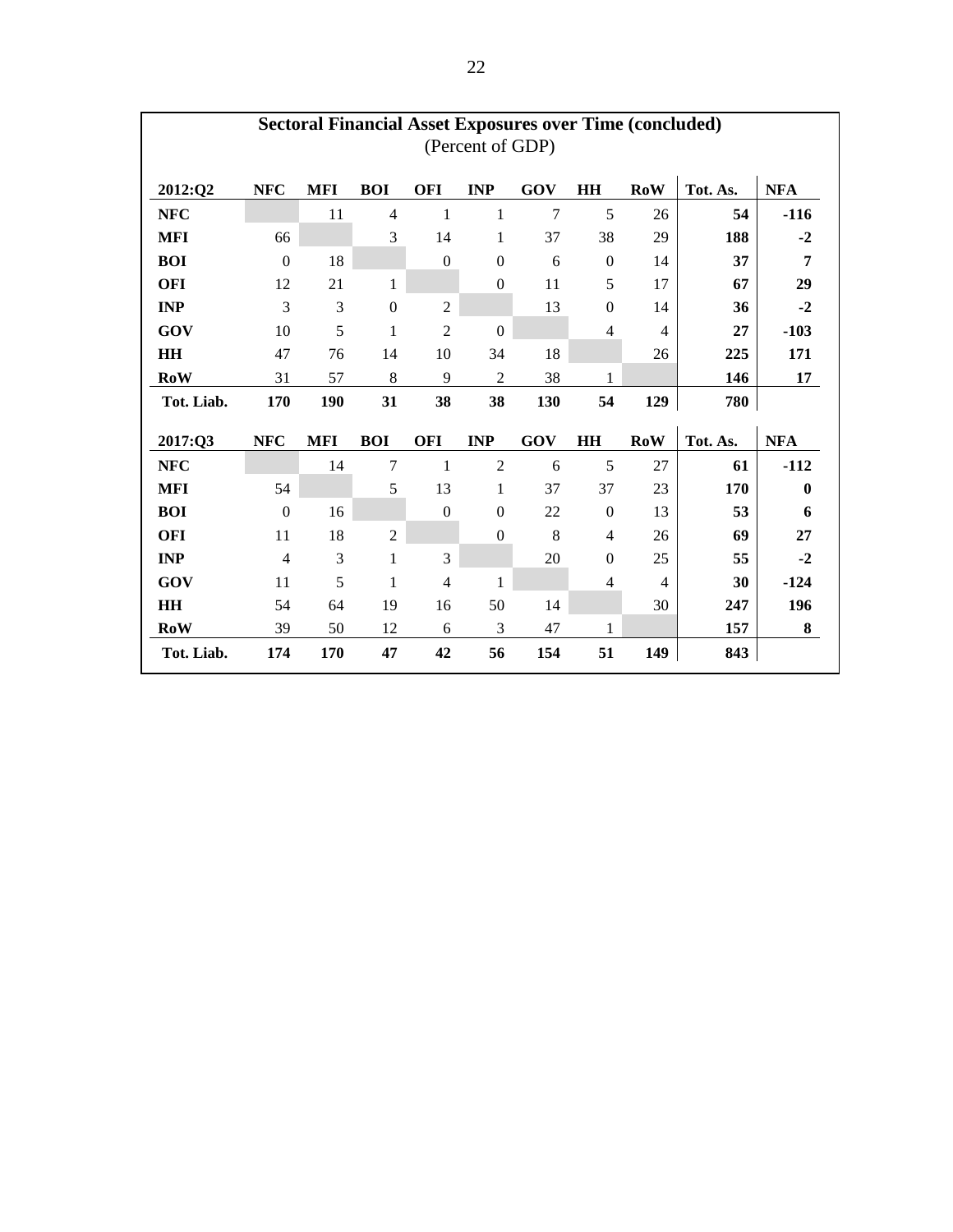#### **APPENDIX III. ESTIMATION OF THE IMPACT OF SHOCKS**

### **Valuation Shock**

Formally, the direct impact on sector i's NFA of a shock to the value of its instrument-k assets in sector j is given by

$$
d_{ijk} = \Delta p_{jk} a_{ijk}, \text{ if } i \neq j
$$

and for sector  $i = j$ :

$$
d_{jjk} = -\Delta p_{jk} l_{jk}
$$

where  $\Delta p_{jk}$  is the change in value of instrument k issued by sector j,  $a_{ijk}$  the holdings of sector i in instrument-k liabilities of sector j, and  $l_{jk}$  the total instrument-k liabilities of sector

j. The vector  $\vec{d}_{jk}$  collects the impact for all sectors.

To calculate the indirect impact through equity linkages, sectors are divided into ultimate equity owners {BOI, GOV, HH or RoW} and others. The four ultimate owner sectors together own all the equity issued by other sectors and have no equity liabilities themselves, so they end up absorbing all shocks.

The calculation involves two steps. First, the intermediate equity impact  $e'$  among the nonabsorber sectors is calculated as

$$
e'_{ijk} = (I - M)^{-1}
$$
  

$$
\sum_{s = \{NFC, MFI, OFI, INP\}} d_{sjk} E'_{is}, \text{ if } i = \{NFC, MFI, OFI, INP\},
$$

where  *is the identity matrix,* 

 $\overline{a}$ 

$$
M \equiv E' - diag(E') - \lambda (E' - diag(E'))I,
$$

 $\lambda$  is a vector of ones and E' is a matrix showing the fraction of sector s's equity owned by sector i if  $i \neq s$  and equal to the residual share otherwise, defined for  $i =$  ${NFC, MFI, OFI, INP}$ .<sup>9</sup> The matrix M captures the difference between a sector's equity holdings in other sectors (off-diagonal entries) and its equity liabilities (diagonal entries). The geometric-sum term  $(I - M)^{-1}$  reflects the infinite rounds of knock-on effects across sectors interlinked by mutual equity exposures.

Second, the ultimate equity impact  $e$  for the shock absorbers is calculated as

<sup>9</sup> Equity positions include both the ESA category "shares and other equity" and the fraction of non-moneymarket mutual fund positions which are invested in shares and other equity (15 percent).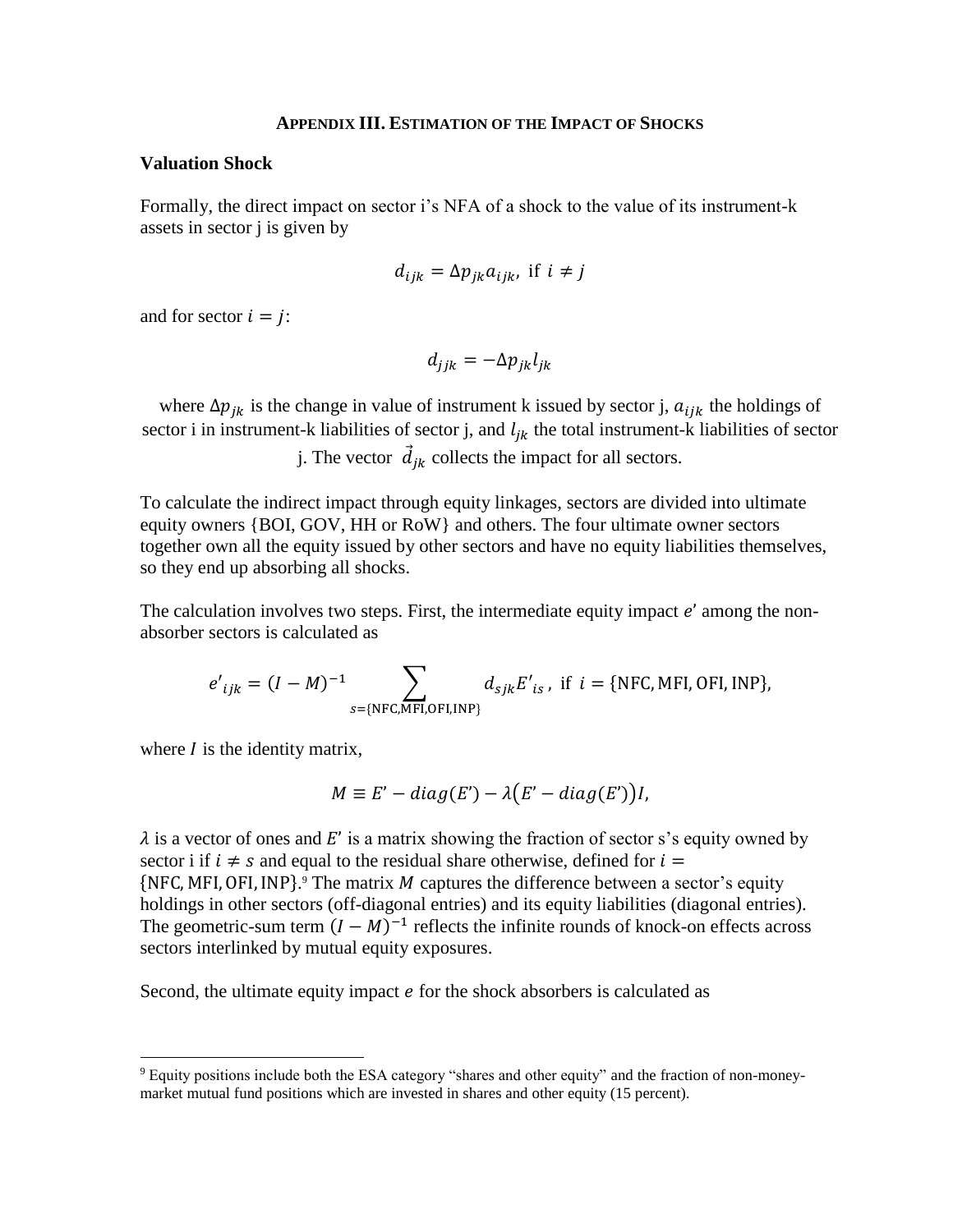$$
e_{ijk} = \sum_{s = \{NFC, MFI, OFI, INP\}} e'_{sjk} E_{is}, \text{ if } i = \{BOI, GOV, HH, Row\},
$$

where  $E$  is a matrix showing the fraction of sector s's equity owned by sector i, imposing zero ownership for  $i = \{NFC, MFI, OFI, INP\}$ .<sup>10</sup>

For the non-absorber sectors, the equity impact is simply the opposite of the direct impact:

$$
e_{ijk} = -d_{ijk}
$$
, if  $i = \{NFC, MFI, OFI, NPI\}$ ,

which makes the total impact zero. This is because any change in the value of their assets leads to a one-to-one change in the value of their equity liabilities with respect to other sectors.

The total NFA impact across sectors is the sum of the direct and indirect impact of the shock:

$$
\Delta NFA = \vec{d}_{jk} + \vec{e}_{jk}.
$$

#### **Bail-in Scenario**

 $\overline{a}$ 

The direct impact is given by the sum of the valuation change in MFI equity and bond liabilities times the exposure of each sector to these two assets.

Since in a bail-in equity is wiped out, original shareholders do not benefit from the reduction in bond liabilities, so there is no indirect equity impact for MFIs:

$$
e_{ijk}=0, \text{ if } i=\text{MFI.}
$$

For the rest of non-absorber sectors, the intermediate equity impact is:

$$
e'_{ijk} = (I - M'')^{-1} \sum_{s = \{NFC, OFI, INP\}} d_{sjk} E''_{is}
$$
, if  $i = \{NFC, OFI, INP\}$ ,

where  $E''$  and  $M''$  are respectively defined like  $E'$  and  $M$  but only for sectors  $i =$ {NFC, OFI, INP}.

The ultimate equity impact for sectors other than MFIs is given by the same formulas as in the valuation shock case above.

<sup>&</sup>lt;sup>10</sup> Given the lack of perfect sector-by-sector disaggregation in the data, non-absorption by  $i =$ {NFC, MFI,OFI,NPI} has to be imposed as a constraint in the calculation.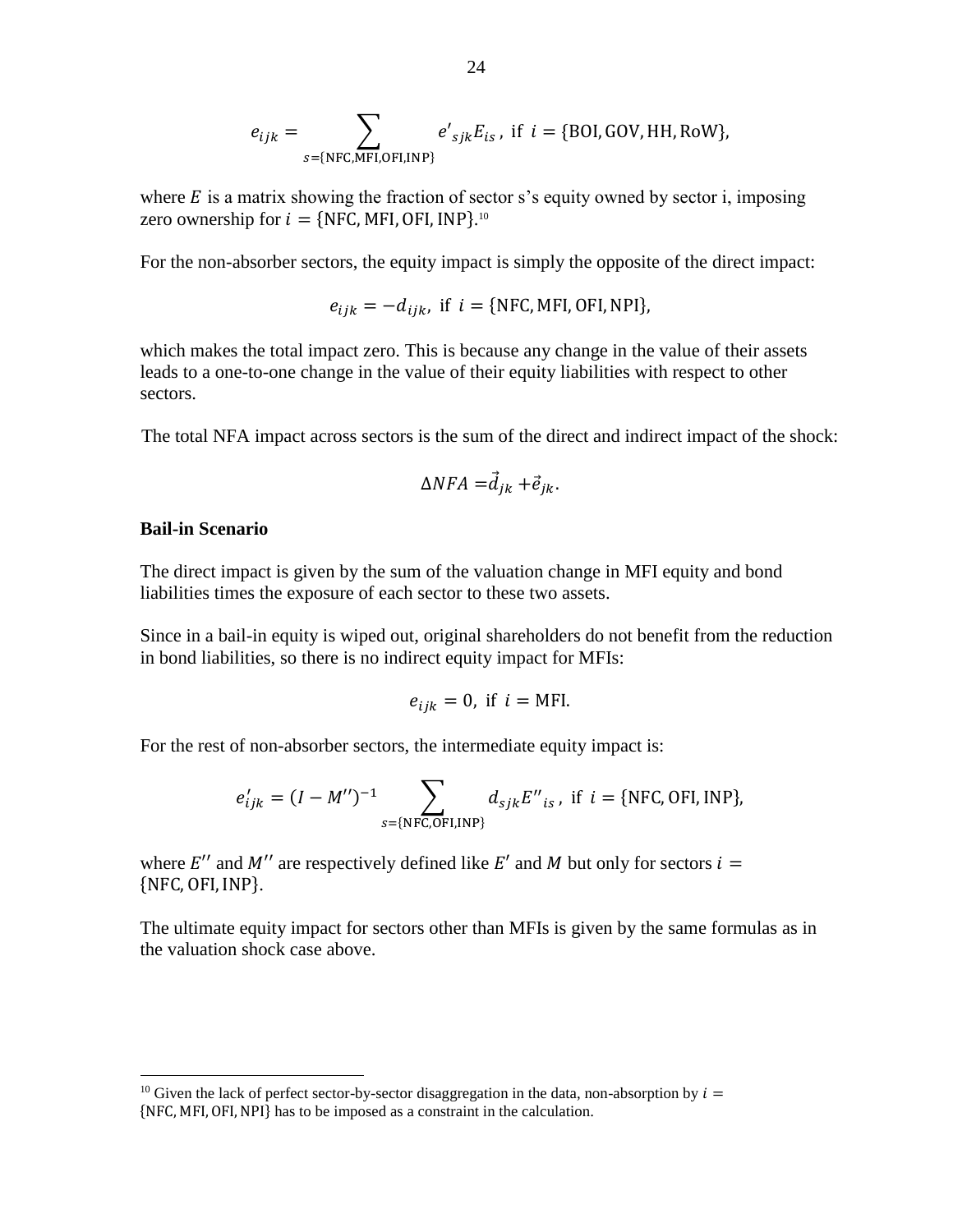# **Bailout Scenario**

In a bailout, the government makes a transfer t to affected bank bondholders equal to the loss in value of their bonds:

$$
t = \Delta p_{jk} \sum_{i} a_{ijk}
$$
, where  $j = \text{MFI}$  and  $k = \text{bond}$ .

Hence, the direct impact for the government is equal to  $-t$ . For other sectors, the direct impact is given by their exposure to MFI equity.

The ultimate equity impact for MFIs is equal to the difference between the bail-in direct impact and the bailout direct impact (as the former does not include the government transfer, which is ultimately transmitted to MFI shareholders).

For the rest of non-absorber sectors:

$$
e'_{ijk} = (I - M)^{-1}
$$
  

$$
\sum_{s = \{NFC, MFI, OFI, INP\}} d'_{sjk} E'_{is}, \text{ if } i = \{NFC, OFI, INP\},
$$

Where  $d'_{sjk}$  is equal to  $d_{sjk}$  if  $s = {NFC, OFI, INP}$ , and equal to minus the ultimate equity impact for MFIs if  $s = MFI$ .

The ultimate equity impact for sectors other than MFIs is given by the same formulas as in the valuation shock case.